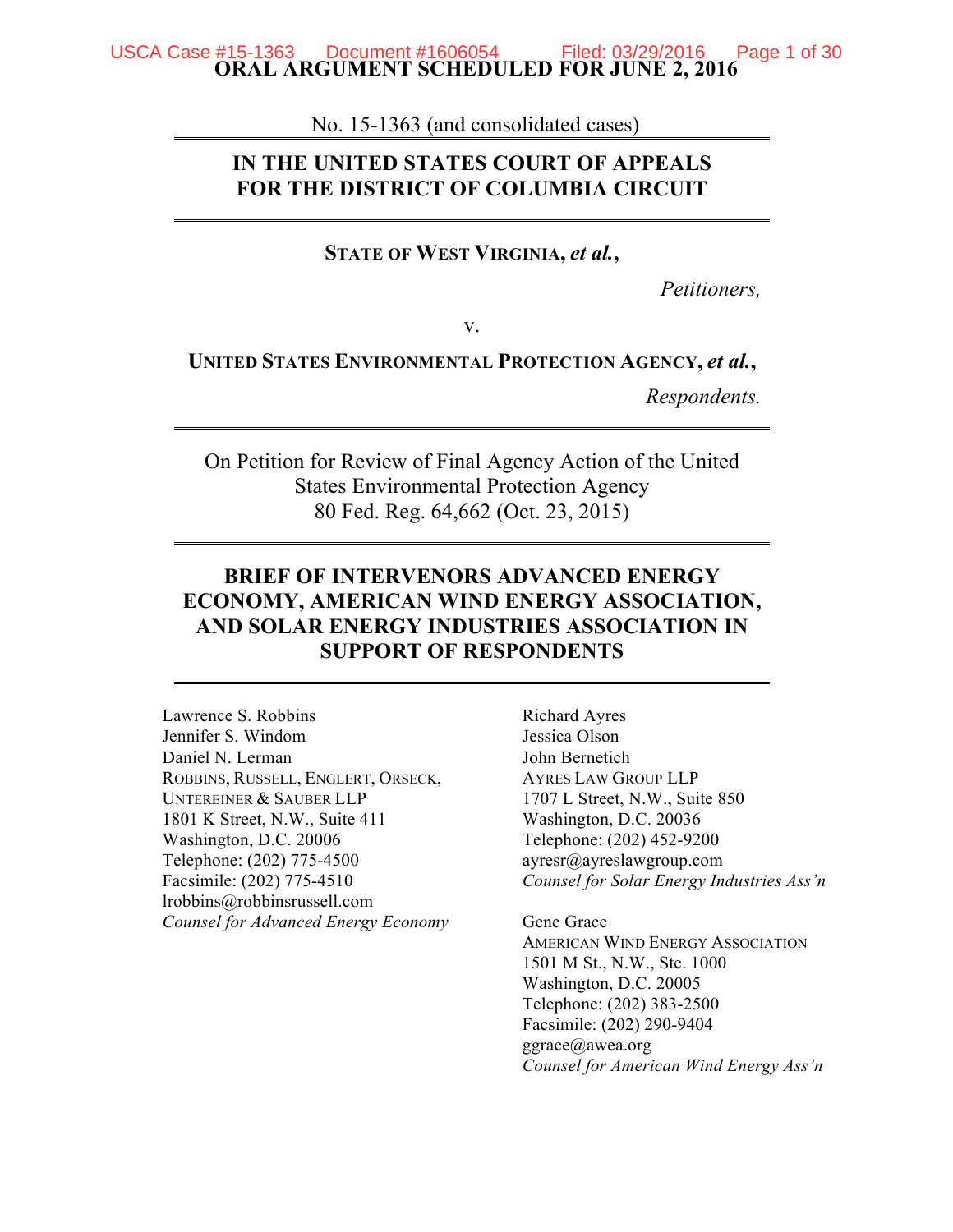# **CERTIFICATE AS TO PARTIES, RULINGS, AND RELATED CASES**

Pursuant to Circuit Rule 28(a)(1), Intervenors Advanced Energy Economy, American Wind Energy Association, and Solar Energy Industries Association state as follows:

## **Parties and** *Amici***:**

All parties, intervenors, and *amici* appearing in this case are listed in the Brief for Respondents EPA.

### **Rulings Under Review:**

The final agency action under review is "Carbon Pollution Emission Guidelines for Existing Stationary Sources: Electric Utility Generating Units," 80 Fed. Reg. 64,662 (October 23, 2015).

## **Related Cases:**

Intervenors Advanced Energy Economy, American Wind Energy Association, and Solar Energy Industries Association adopt the statement of related cases set forth in the Brief for Respondents EPA.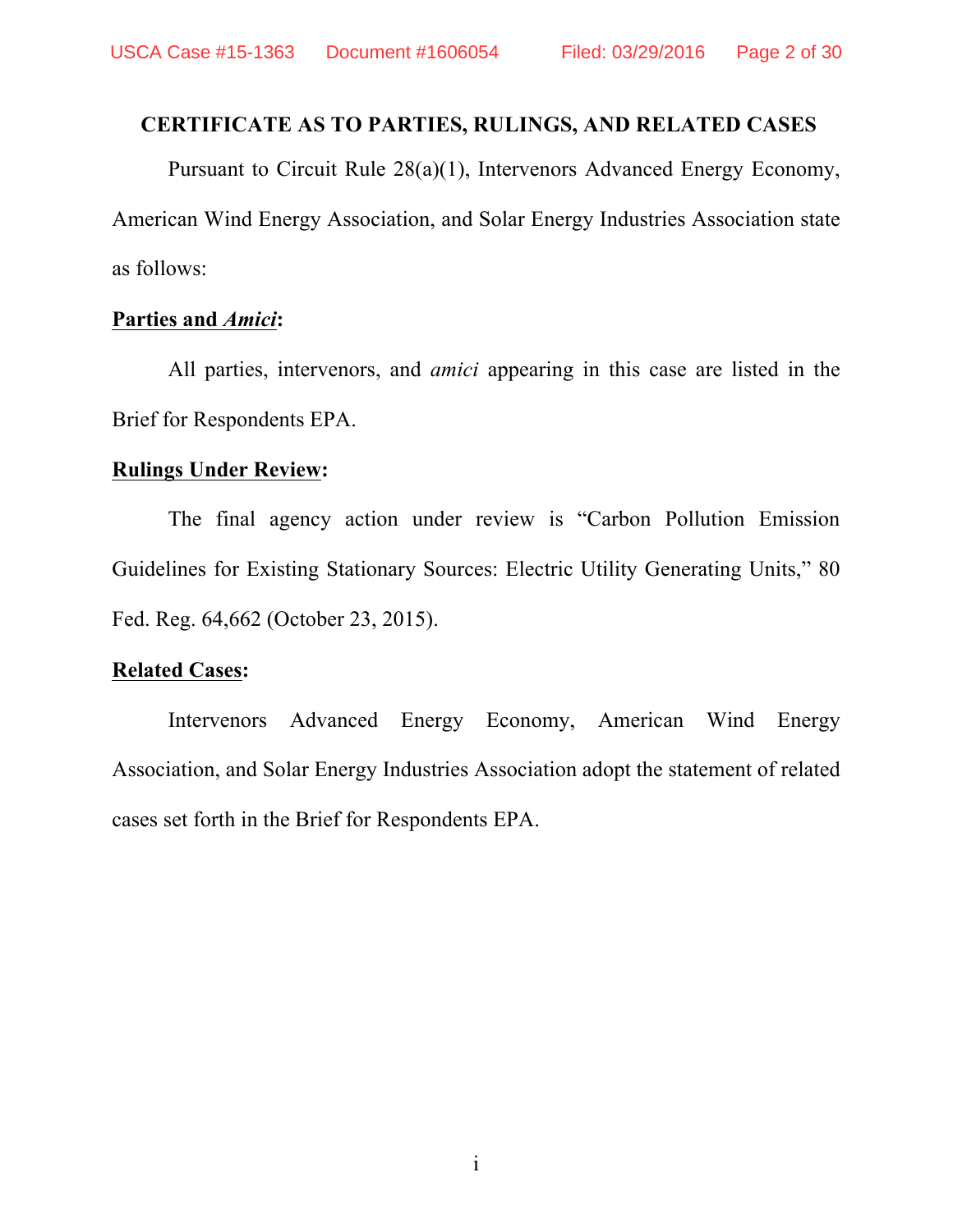### **CORPORATE DISCLOSURE STATEMENT**

Pursuant to Federal Rule of Appellate Procedure 26.1 and Circuit Rule 26.1, Intervenors Advanced Energy Economy, American Wind Energy Association, and Solar Energy Industries Association state as follows:

Advanced Energy Economy ("AEE") states that it is a not-for-profit trade association dedicated to making the energy we use secure, clean, and affordable. AEE does not have any parent companies or issue stock, and no publicly held company has a 10% or greater ownership interest in AEE.

American Wind Energy Association ("AWEA") is a non-profit trade association representing a broad range of entities with a common interest in encouraging the expansion and facilitation of wind energy resources in the United States. AWEA does not have a parent corporation or issue stock, and no publicly held company owns 10% or greater interest in it.

Solar Energy Industries Association ("SEIA") states that it is a trade association that represents approximately 1,100 member companies, including installers, project developers, manufacturers, contractors, financiers and nonprofits. SEIA has no parent corporation and no publicly held company owns 10% or more of its stock.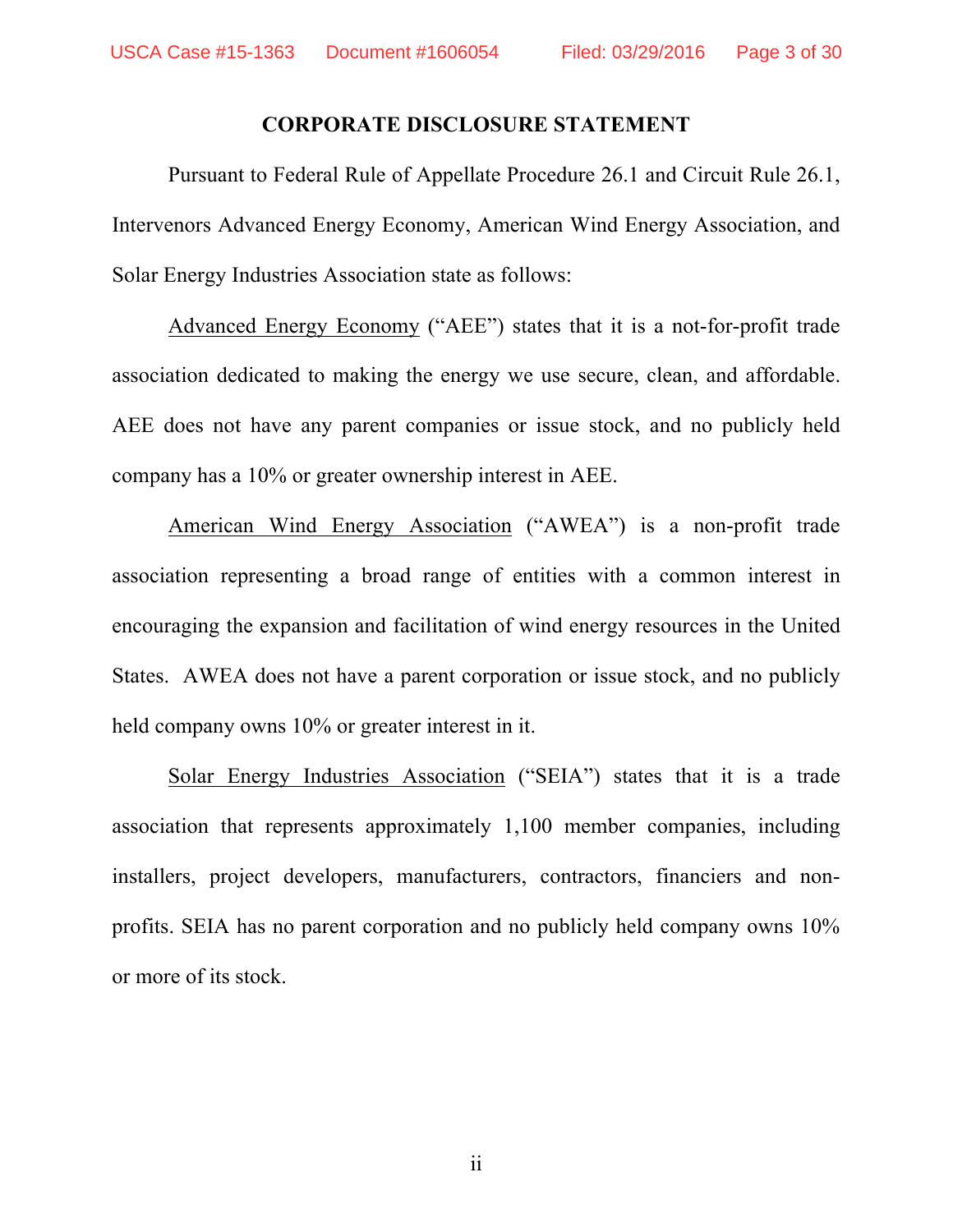# **TABLE OF CONTENTS**

|                |                 | CERTIFICATE AS TO PARTIES, RULINGS, AND RELATED CASES             |  |
|----------------|-----------------|-------------------------------------------------------------------|--|
|                |                 |                                                                   |  |
|                |                 |                                                                   |  |
|                |                 |                                                                   |  |
|                |                 |                                                                   |  |
|                |                 |                                                                   |  |
|                |                 |                                                                   |  |
| $\mathbf{I}$ . |                 | EPA's Determination of the "Best System of Emission Reduction" is |  |
| II.            |                 |                                                                   |  |
|                | $\mathbf{A}$ .  |                                                                   |  |
|                | <b>B</b> .      |                                                                   |  |
|                | $\mathcal{C}$ . | EPA Considered Reliability and Infrastructure                     |  |
|                | D.              | EPA Reasonably Concluded that Emissions Trading Would             |  |
|                |                 |                                                                   |  |
|                |                 |                                                                   |  |
|                |                 |                                                                   |  |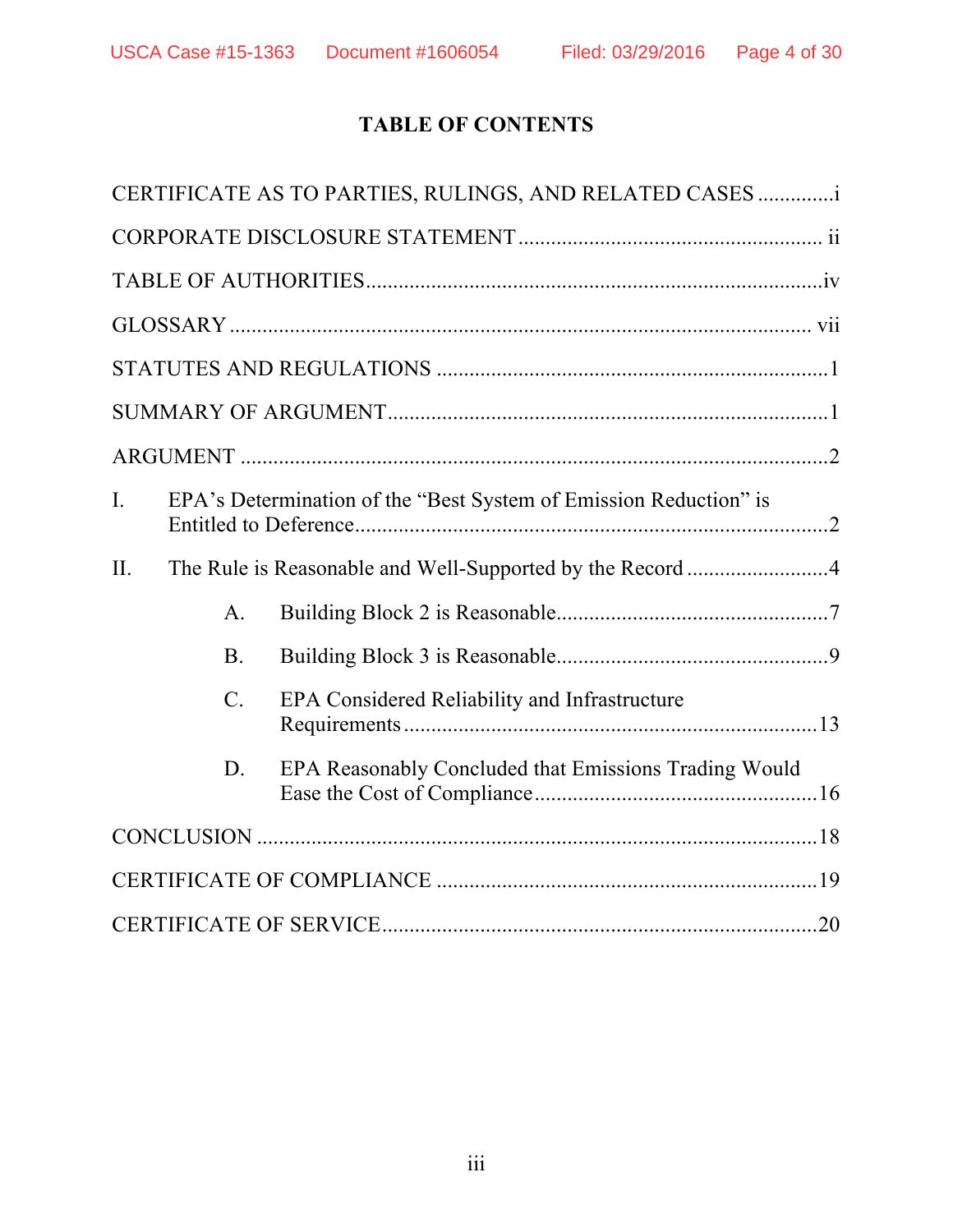# **TABLE OF AUTHORITIES**

# **Cases**

| Allied Local & Reg'l Mfrs. Caucus v. EPA, 215 F.3d 61 (D.C. Cir. 2000) 4   |
|----------------------------------------------------------------------------|
|                                                                            |
| Baltimore Gas & Elec. Co. v. United States, 817 F.2d 108 (D.C. Cir. 1987)6 |
|                                                                            |
|                                                                            |
|                                                                            |
| *Motor Vehicle Mfrs. Ass'n v. State Farm, 463 U.S. 29 (1983)2, 6, 8, 14    |
| Small Refiner Lead Phase-Down Task Force v. EPA, 705 F.2d 506 (D.C.        |
|                                                                            |
| <b>Statutes</b>                                                            |
|                                                                            |
|                                                                            |
|                                                                            |
|                                                                            |

\* Authorities upon which we chiefly rely are marked with asterisks.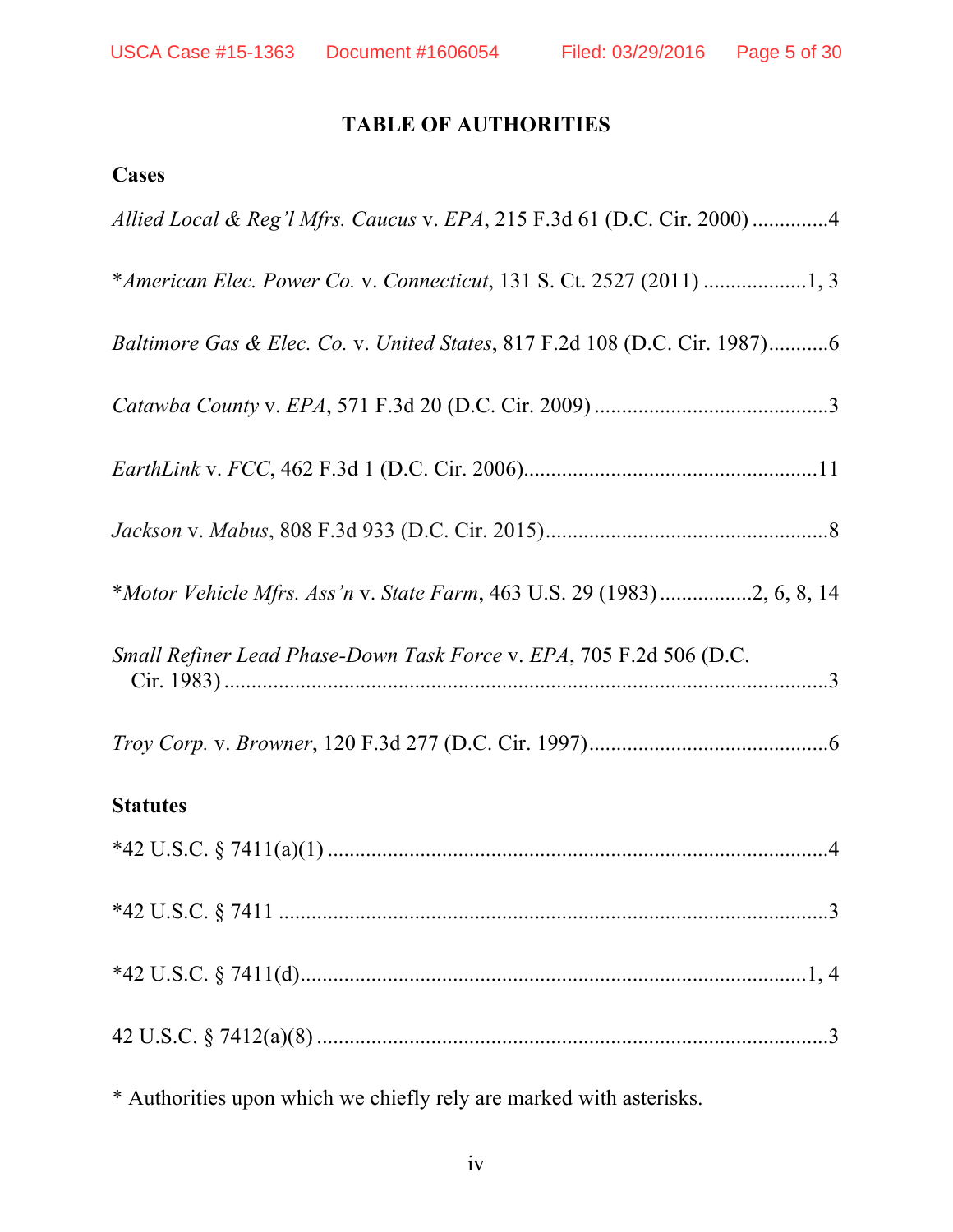| <b>Federal Regulations</b>                                                                                                                            |
|-------------------------------------------------------------------------------------------------------------------------------------------------------|
|                                                                                                                                                       |
|                                                                                                                                                       |
|                                                                                                                                                       |
| <b>Federal Register</b>                                                                                                                               |
|                                                                                                                                                       |
|                                                                                                                                                       |
|                                                                                                                                                       |
| *80 Fed. Reg. 64,662 (Oct. 23, 2015) 1, 5, 7, 8, 9, 10, 11, 12, 13, 14, 15, 16, 17                                                                    |
| <b>Miscellaneous</b>                                                                                                                                  |
| American Wind Energy Association Comments, EPA-HQ-OAR-2013-0602-                                                                                      |
| FERC, Office of Energy Projects, Energy Infrastructure Update (Sept.<br>2015), http://www.ferc.gov/legal/staff-reports/2015/sep-infrastructure.pdf 12 |
| Greenhouse Gas Mitigation Measures Technical Support Document,<br>https://www.epa.gov/sites/production/files/2015-11/documents/tsd-cpp-               |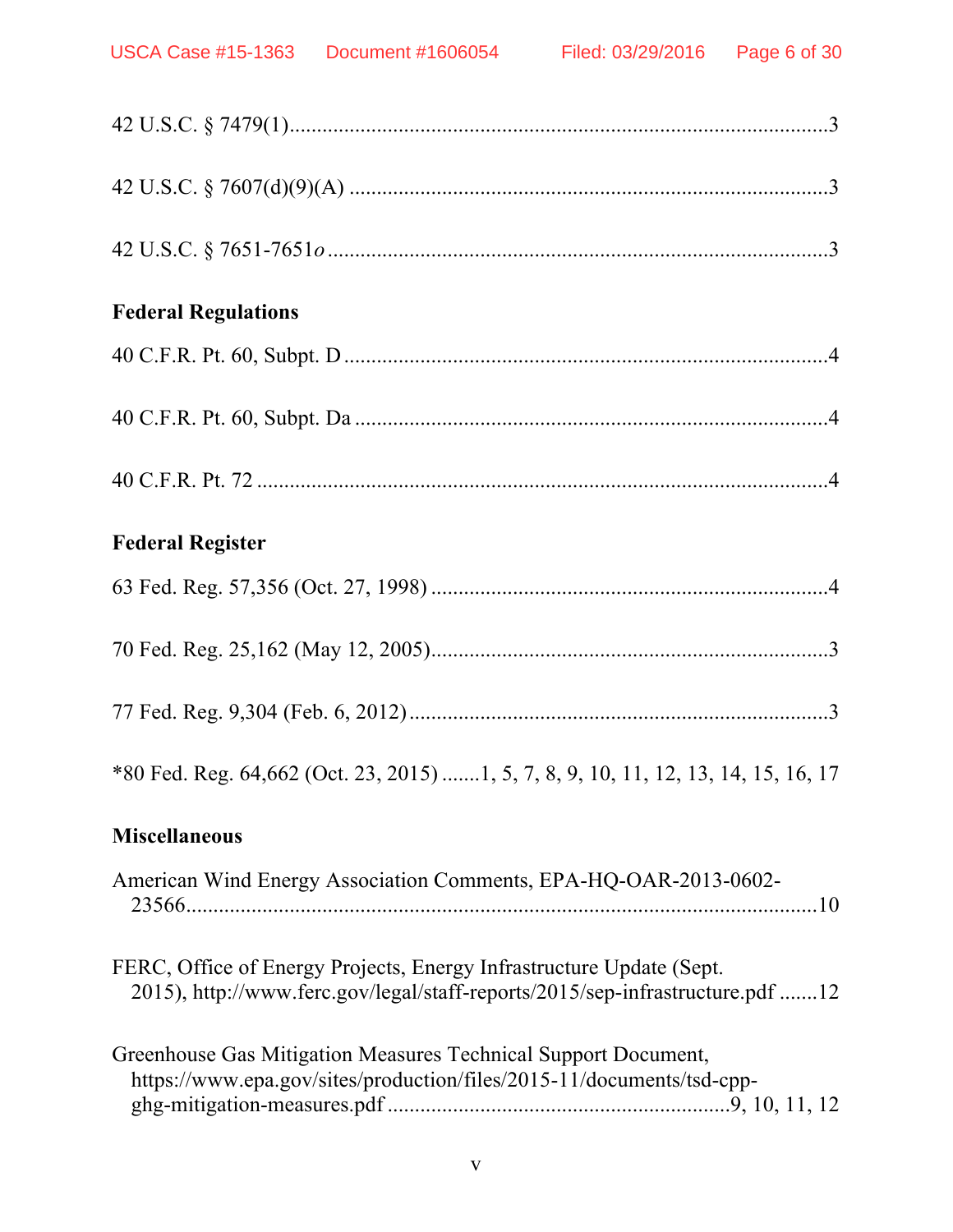| Natural Resources Defense Council Comments, EPA-HQ-OAR-2013-0602- |  |
|-------------------------------------------------------------------|--|
|                                                                   |  |
|                                                                   |  |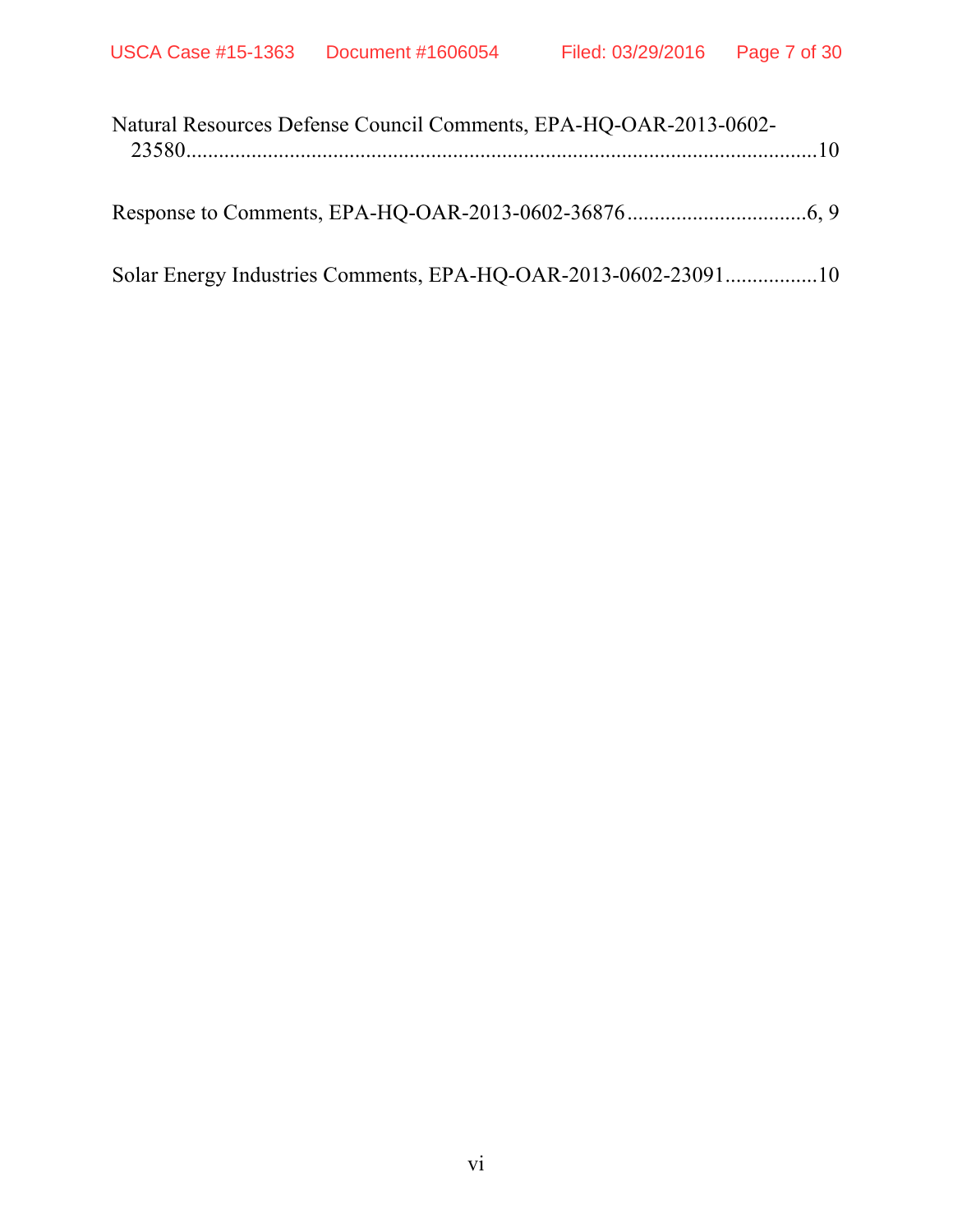# **GLOSSARY**

| Carbon dioxide                                                                                                                                                                                                 |
|----------------------------------------------------------------------------------------------------------------------------------------------------------------------------------------------------------------|
| Electricity generating unit                                                                                                                                                                                    |
| U.S. Energy Information Administration                                                                                                                                                                         |
| U.S. Environmental Protection Agency                                                                                                                                                                           |
| Emission rate credit                                                                                                                                                                                           |
| <b>Integrated Planning Model</b>                                                                                                                                                                               |
| Joint Appendix                                                                                                                                                                                                 |
| Megawatt-hour                                                                                                                                                                                                  |
| North American Electric Reliability Corporation                                                                                                                                                                |
| Natural gas combined cycle                                                                                                                                                                                     |
| Nitrogen oxides                                                                                                                                                                                                |
| National Renewable Energy Laboratory                                                                                                                                                                           |
| U.S. Environmental Protection Agency, Carbon Pollution<br><b>Emission Guidelines for Existing Stationary Sources:</b><br>Electric Utility Generating Units, 79 Fed. Reg. 34,830<br>(June $18, 2014$ )          |
| U.S. Environmental Protection Agency, Carbon Pollution<br><b>Emission Guidelines for Existing Stationary Sources:</b><br>Electric Utility Generating Units, Final Rule, 80 Fed.<br>Reg. 64,662 (Oct. 23, 2015) |
| <b>Technical Support Document</b>                                                                                                                                                                              |
|                                                                                                                                                                                                                |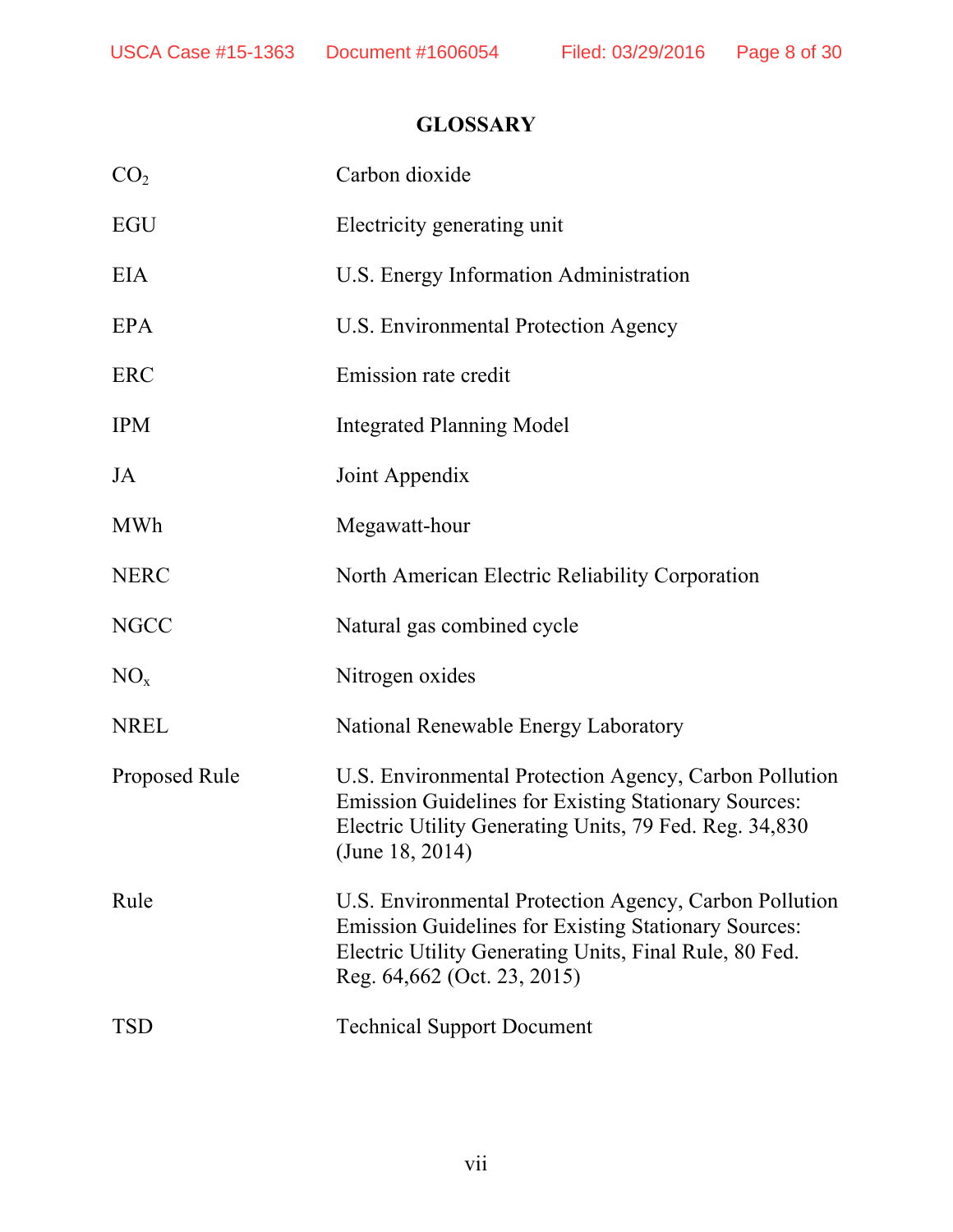## **STATUTES AND REGULATIONS**

Pertinent statutes and regulations are set forth in Respondent Environmental Protection Agency's (EPA's) addendum.

## **SUMMARY OF ARGUMENT**

Section 111 of the Clean Air Act "'speaks directly' to emissions of carbon dioxide" (CO<sub>2</sub>) from power plants. *American Elec. Power Co. v. Connecticut* ("*AEP*"), 131 S. Ct. 2527, 2530 (2011). Consistent with §111(d), the Clean Power Plan (the "Rule") sets emission guidelines for states to follow in setting standards that limit  $CO_2$  from existing plants. 80 Fed. Reg. 64,662 (Oct. 23, 2015), JA  $\sim$ .

The record demonstrates that EPA's determination of the "best" system of emission reduction, and the Building Blocks in particular, was eminently reasonable.<sup>1</sup> For Building Block 2, EPA considered data from the Federal Energy Regulatory Commission and other sources to determine the increased electricity that can be generated by lower-emitting natural gas plants. And for Building Block 3, the agency relied on extensive data to project growth in renewable

 <sup>1</sup> Respondent-Intervenors Advanced Energy Economy, American Wind Energy Association, and Solar Energy Industries Association represent more than 3,000 companies and organizations in the advanced energy sector, a \$200 billion industry in the United States. Their members range from companies that produce and supply electricity from natural gas, solar, and wind projects, to companies that improve the performance of the electricity distribution grid and increase the efficiency of energy use, to large electricity consumers with an interest in a robust and reliable electricity system. Respondent-Intervenors have special expertise with respect to the Building Blocks 2 and 3 technologies.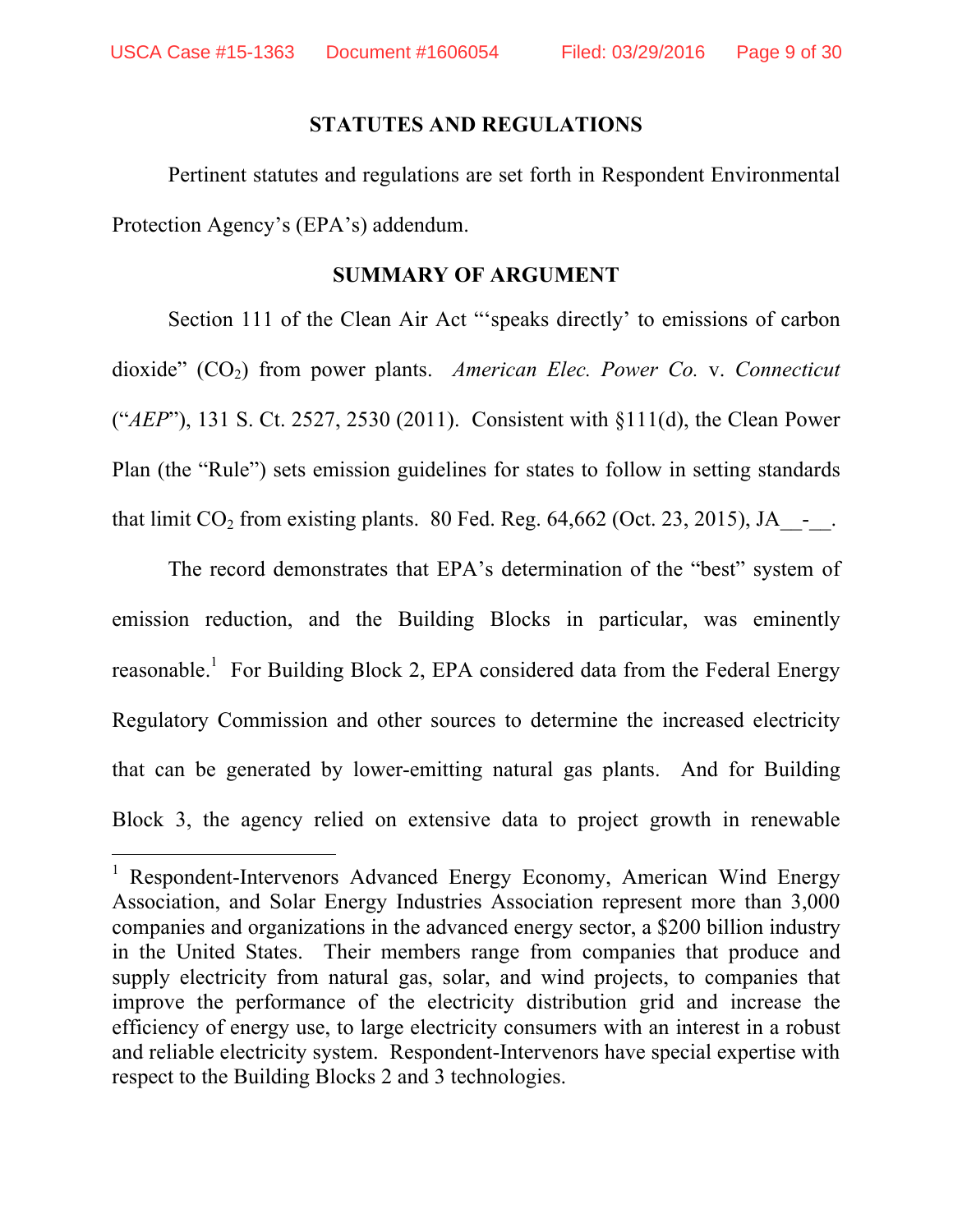generating capacity and to determine the increased electricity that can be generated by zero-emitting renewable energy. The agency, moreover, reasonably and explicitly concluded that increasing generation from lower- and zero-emitting sources would *not* negatively impact electricity reliability.

Petitioners' cherry-picked statements from the record and extra-record evidence miss the mark entirely. While Petitioners may *disagree* with the agency's determinations, they do not show (as they must) that the agency failed to engage in reasoned decision-making. To the contrary, EPA's targets are consistent with proven, well-established practices in the industry and in line with current industry trends. This Court should therefore sustain the Rule and decline Petitioners' invitation to "substitute its judgment for that of the agency." *Motor Vehicle Mfrs. Ass'n* v. *State Farm*, 463 U.S. 29, 43 (1983).

#### **ARGUMENT**

## **I. EPA'S DETERMINATION OF THE "BEST SYSTEM OF EMISSION REDUCTION" IS ENTITLED TO DEFERENCE**

Petitioners preface their "record-based" challenges to the Rule with an extraordinary assertion: that this Court "should not afford *any* deference to EPA's explanations, as the agency admittedly lacks expertise in the power supply industry." Br. 20 (emphasis added).<sup>2</sup> But as the very case cited by Petitioners

<sup>&</sup>lt;sup>2</sup> Citations to "Br." are to the Opening Brief of Petitioners on Procedural and Record-Based Issues.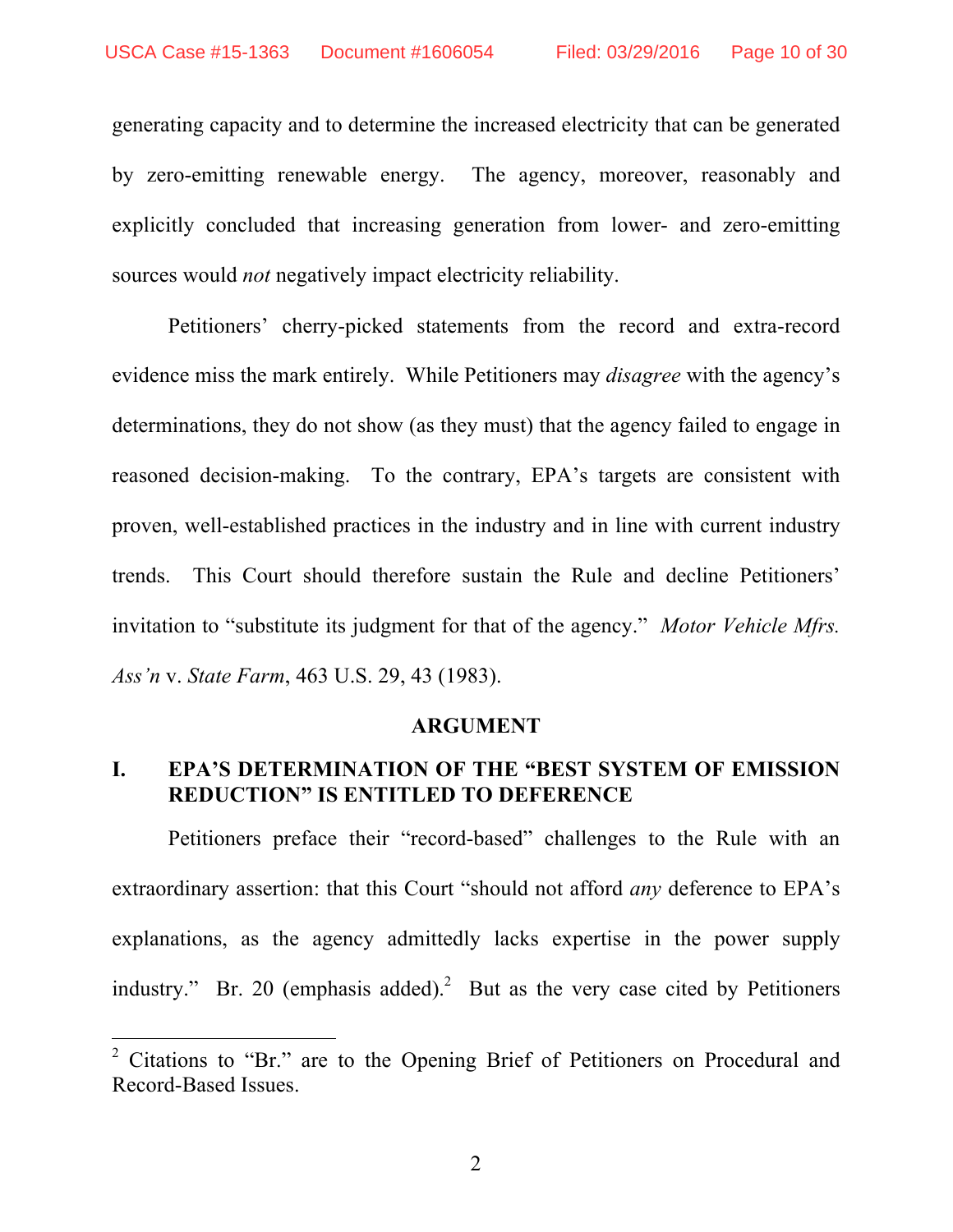makes clear, "[t]he standard for substantive judicial review of EPA action under the Clean Air Act is taken directly from the APA: The court may reverse only if EPA's action was 'arbitrary, capricious, an abuse of discretion, or otherwise not in accordance with law.'" *Small Refiner Lead Phase-Down Task Force* v. *EPA*, 705 F.2d 506, 519-20 (D.C. Cir. 1983) (quoting 42 U.S.C. §7607(d)(9)(A)).

This Court affords an "extreme degree of deference" in its "review of EPA's administration of the complicated provisions of the Clean Air Act," *Catawba County* v. *EPA*, 571 F.3d 20, 41 (D.C. Cir. 2009)—including EPA's determinations under §111. As the Supreme Court recognized in *AEP*, Congress has "designated an expert agency, here, EPA," 131 S. Ct. at 2539, as the decisionmaker regarding "whether and how to regulate carbon-dioxide emissions from power plants," *id.* at 2538.

Petitioners assert that EPA lacks expertise in the "power supply industry." Br. 20. But EPA has unparalleled expertise in establishing standards of performance for the electric power supply industry under the Clean Air Act. And the Act expressly authorizes EPA to promulgate regulations controlling pollutants from stationary sources, specifically including "electric utility steam generating unit[s]." 42 U.S.C. §7412(a)(8); see *id.* §§7479(1); 7651-7651*o*. Given those express delegations of authority—and EPA's long history of regulating pollutants from power plants (*e.g.*, 77 Fed. Reg. 9,304 (Feb. 16, 2012); 70 Fed. Reg. 25,162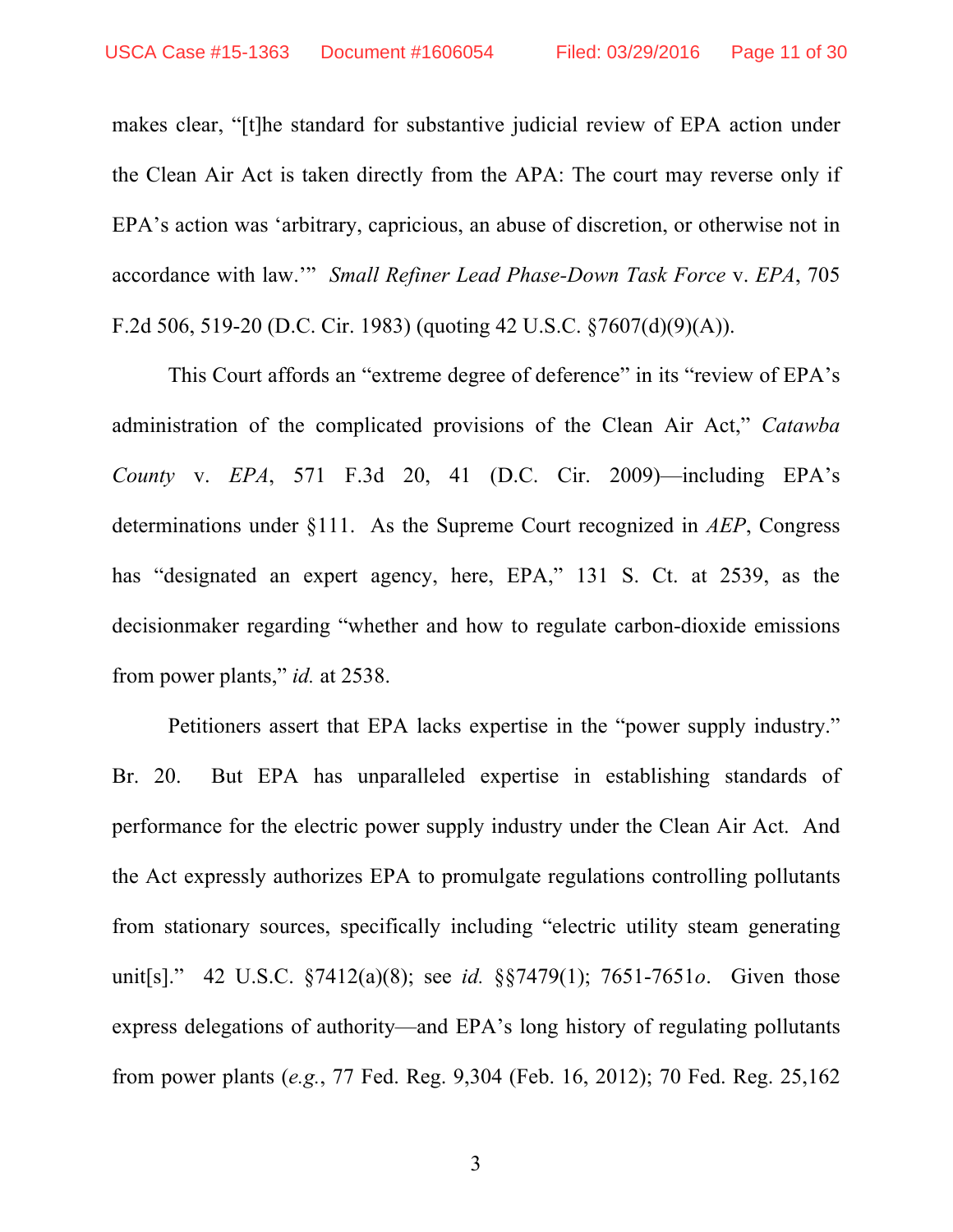(May 12, 2005); 63 Fed. Reg. 57,356, 57,400 (Oct. 27, 1998); 40 C.F.R. Pt. 72; 40 C.F.R. Pt. 60, Subpt. D; 40 C.F.R. Pt. 60, Subpt. Da)—Petitioners' claim that EPA lacks expertise with respect to power plants is without merit.

In reviewing EPA's emission guidelines, therefore, this Court must merely ensure that the expert agency "considered the relevant factors and articulated a rational connection between the facts found and the choice made." *Allied Local & Reg'l Mfrs. Caucus* v. *EPA*, 215 F.3d 61, 68 (D.C. Cir. 2000) (internal quotation marks omitted). The Rule readily satisfies that standard.

# **II. THE RULE IS REASONABLE AND WELL-SUPPORTED BY THE RECORD**

Section 111(d) authorizes EPA to promulgate regulations setting forth guidelines that states use to craft plans establishing "standards of performance" for existing sources of air pollutants. 42 U.S.C. §7411(d). A "standard of performance," in turn, means an emission standard that reflects the degree of emission reductions "achievable" through the application of the "best system of emission reduction," *id.* §7411(a)(1), as determined by EPA. The "best system of emission reduction"—which EPA uses to set the emission targets in its guidelines—must be "adequately demonstrated" for a particular source category and account for the "cost of achieving" the emission reductions. *Id.*

Here, EPA determined that the "best system of emission reduction" for two categories of stationary sources comprises a combination of three measures, or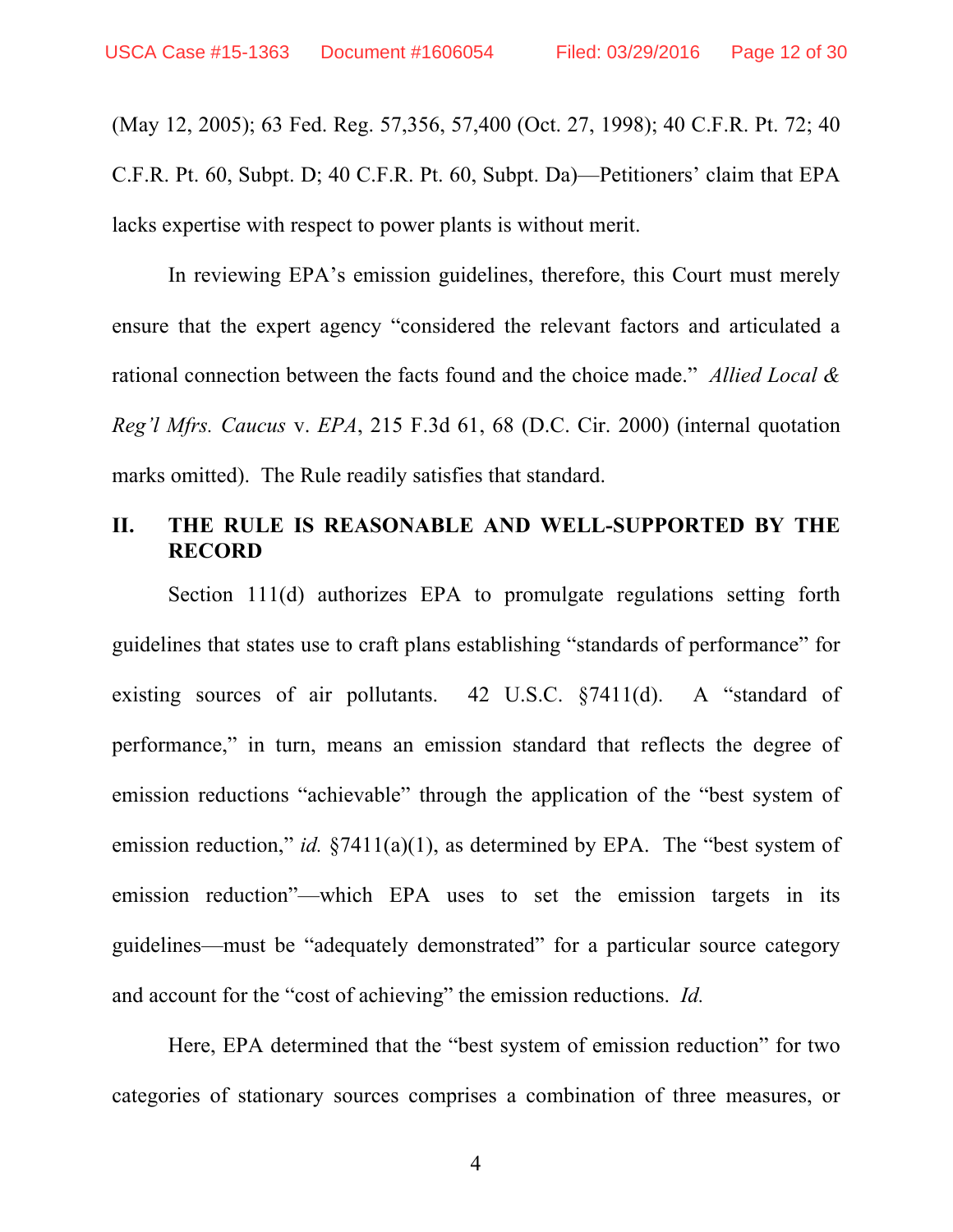"Building Blocks": (1) improving heat rate at coal-fired steam plants; (2) shifting generation to lower-emitting natural gas plants; and (3) shifting generation to zeroemitting renewable generating capacity. Significantly, the Rule does not require states to adopt any *specific* method to meet emission goals. Rather, states can adopt measures that use all or none of the Building Block technologies, along with other measures permitted under the Rule. See 80 Fed. Reg. 64,790.

Petitioners spill considerable ink challenging Building Blocks 2 and 3, claiming that EPA is limited to considering measures within the property line of individual sources. But in establishing the "best system of emission reduction," EPA began (as it should have) by "considering the characteristics of  $CO<sub>2</sub>$  pollution and the utility power sector." *Id*. 64,724. And EPA rightly explained that "the utility power sector is unique in that electricity system resources operate in a complex, interconnected grid system that is physically interconnected and operated on an integrated basis across large regions." *Id.* 64,692.

EPA also reviewed broad power sector trends, and found that—consistent with the integrated nature of the electricity system—many fossil fuel generators are *already* replacing higher-emitting generation with generation from lower- or zeroemitting sources. *Id.* 64,725. EPA's determination that the "best system of emission reduction" required an approach that included shifting dispatch to loweremitting generation sources accounts for current trends and therefore properly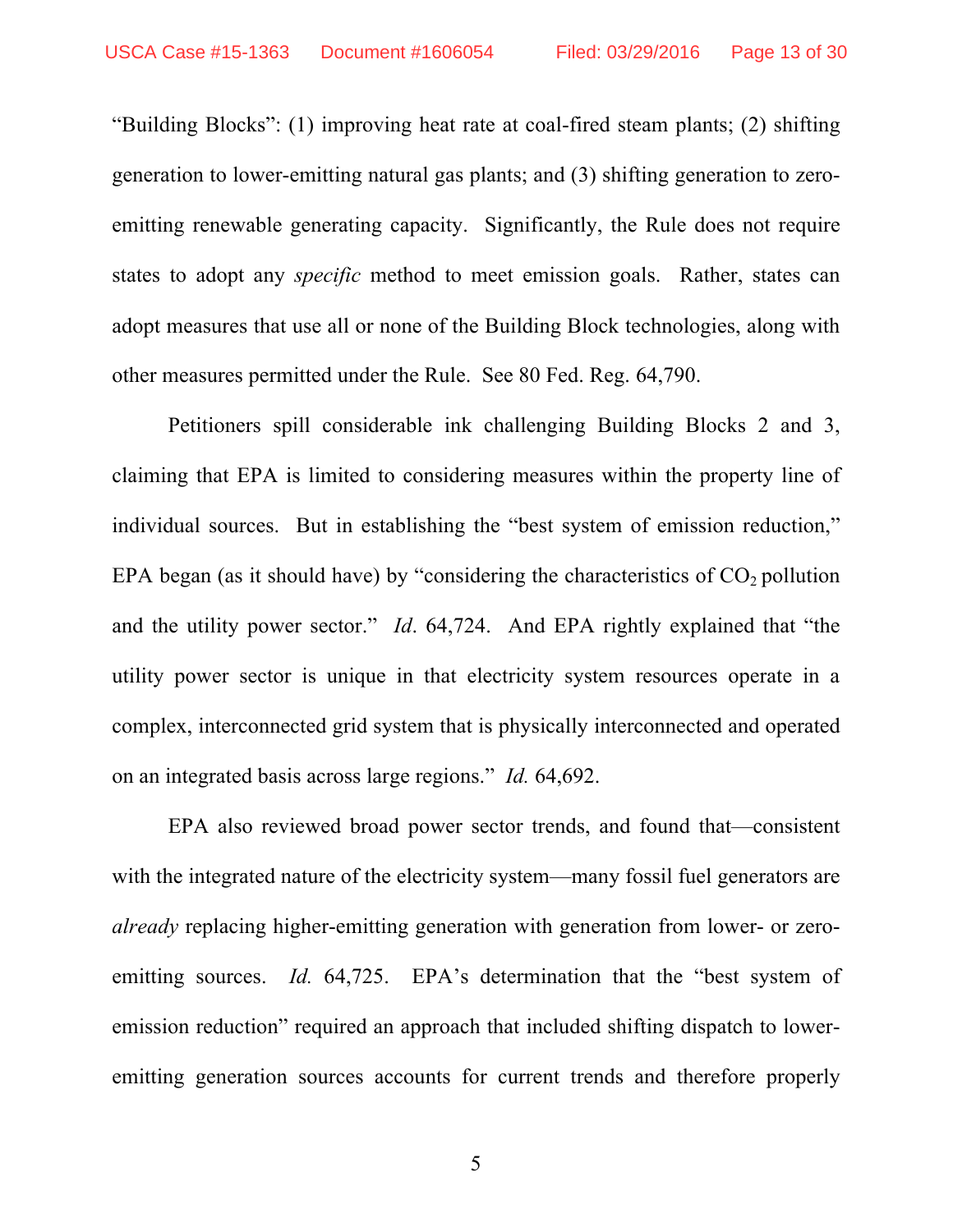reflects what has been adequately demonstrated in the existing electricity system. Petitioners, by contrast, would require EPA to unreasonably *ignore* the practices that states and power companies alike have successfully used for years to substitute lower-emitting generation for higher-emitting generation and, in turn, reduce emissions in a cost-effective manner.

Petitioners also take issue with EPA's factual findings regarding the Building Blocks. But, as explained below, the agency's thorough process for developing the Building Blocks far exceeds "minimal standards of rationality." *Troy Corp.* v. *Browner*, 120 F.3d 277, 283 (D.C. Cir. 1997). Petitioners do not show that EPA "entirely failed to consider an important aspect of the problem," *State Farm*, 463 U.S. at 43; "offered an explanation for its decision that runs counter to the evidence before the agency," *id.*; or failed to "respond to significant" comments that cast doubt on the reasonableness" of the Rule, *Baltimore Gas & Elec. Co.* v. *United States*, 817 F.2d 108, 116 (D.C. Cir. 1987). Rather, Petitioners' arguments—when not ignoring the record altogether—at best amount to a "difference in view." *State Farm*, 463 U.S. at 43. But a difference in view is insufficient to invalidate a rule—much less a rule in which the agency spent in excess of 7,500 pages responding to more than 35,000 unique comments and provided well-reasoned explanations for its factual determinations. See Response to Comments, EPA-HQ-OAR-2013-0602-36876.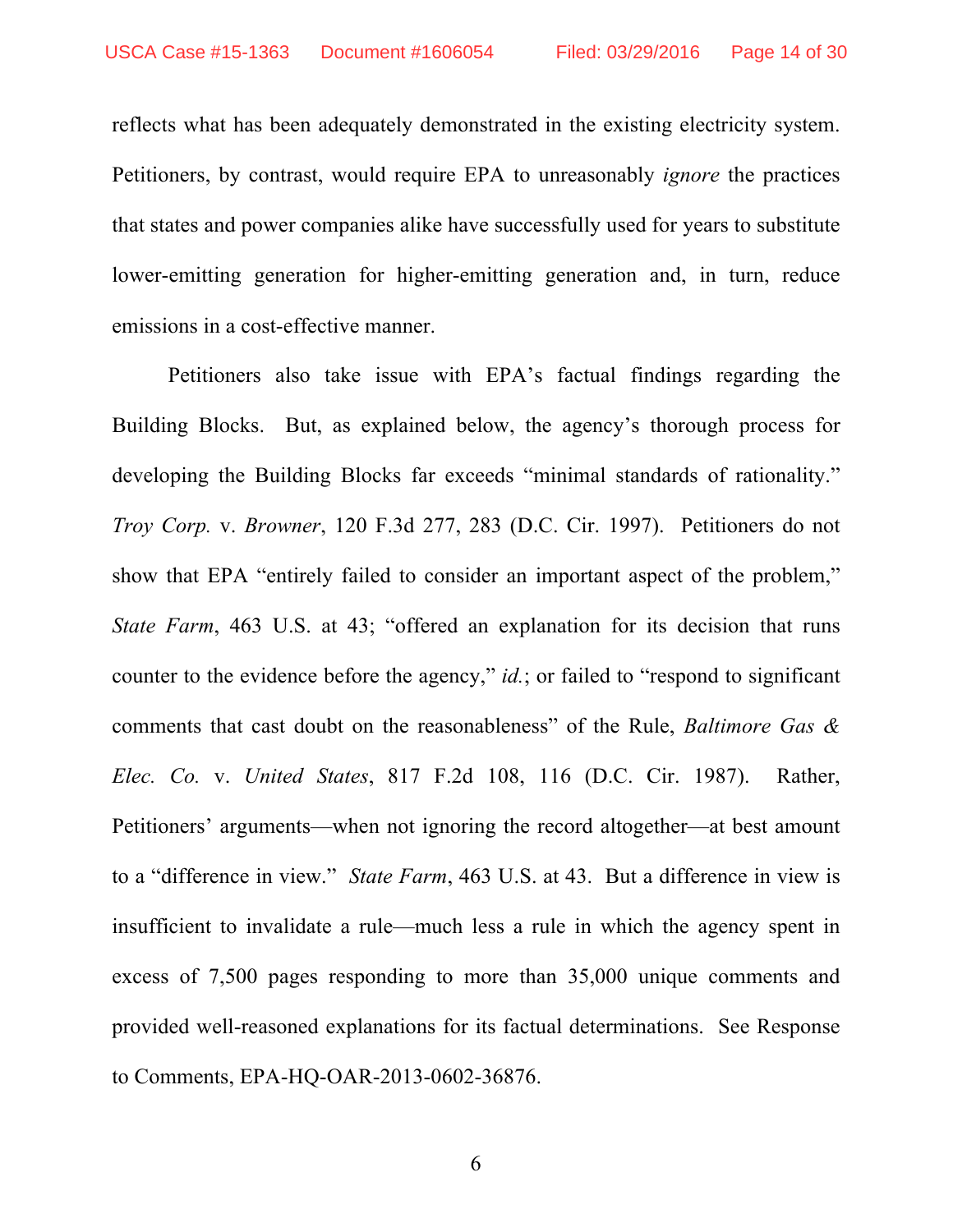#### **A. Building Block 2 is Reasonable**

Building Block 2 evaluates the potential for increasing generation by loweremitting natural gas plants. In establishing Building Block 2, EPA determined after reviewing data from the Federal Energy Regulatory Commission and other sources—that generation-shifting is consistent with the way power plants are dispatched, and that the industry has increasingly been shifting generation from high-emitting generation (generally coal) to lower-emitting natural gas units in recent years. 80 Fed. Reg. 64,795-64,797. To determine the amount of increased lower-emitting natural gas generation achievable, EPA examined the design capabilities and demonstrated availability of existing gas units, as well as the historical availability of such units in practice. Based on that review, EPA determined that a reasonable—and readily achievable—amount of increased natural gas generation would result from increasing the annual utilization rates of existing lower-emitting gas units to 75% on average. *Id.* 64,797-64,800.

Petitioners protest that EPA improperly assumed increased generation from "new units." Br. 28-29. Not so. The Rule expressly states that "producing this quantity of generation from this set of [natural gas combined cycle, or NGCC] units"—*i.e.*, from *existing* units—"is feasible." 80 Fed. Reg. 64,800.

Petitioners also contend that EPA failed to consider whether these natural gas units are actually capable of operating at higher capacity over extended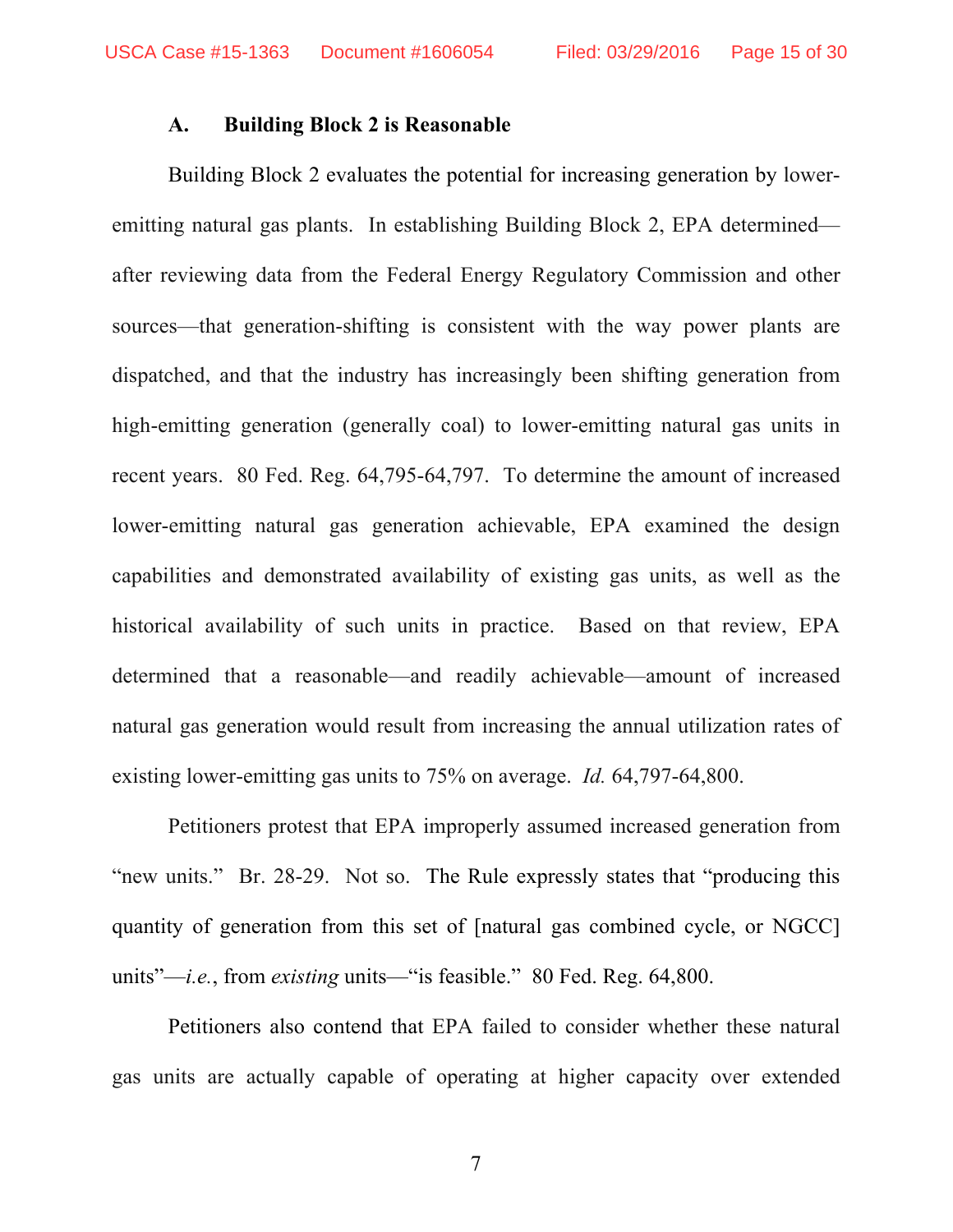periods. Br. 29-30. That contention, too, ignores the record. EPA looked to the "historical availability of NGCC units *in practice*." 80 Fed. Reg. 64,799 (emphasis added). And that data showed that existing gas plants "have proven the ability to sustain 75 percent utilization rates for extended periods of time." *Id.*

Finally, Petitioners challenge EPA's citation to a statistical analysis based on 2012 generation data. Br. 28. According to Petitioners, 2012 data is uninformative because 2012 saw historically low gas prices. But EPA relied in part on 2012 data because that data was the most recently available, best reflected the power sector, and was in fact "more reliable" than data from other years. 80 Fed. Reg. 64,814- 64,815. And EPA concluded that lower gas prices did not undermine the reliability of the 2012 data because EPA's analysis of the "best system of emission reduction" is based on emission-reduction *potential*, which is not affected by natural gas prices*. Id.* Far from failing "to consider an important aspect of the problem" (*State Farm*, 463 U.S. at 43), then, EPA thoroughly considered Petitioners' concerns and offered explanations entirely consistent with the evidence before it. Petitioners may not like EPA's determinations, but Petitioners' preference that EPA reach a different result does not render EPA's decision unreasonable. *Jackson* v. *Mabus*, 808 F.3d 933, 936 (D.C. Cir. 2015).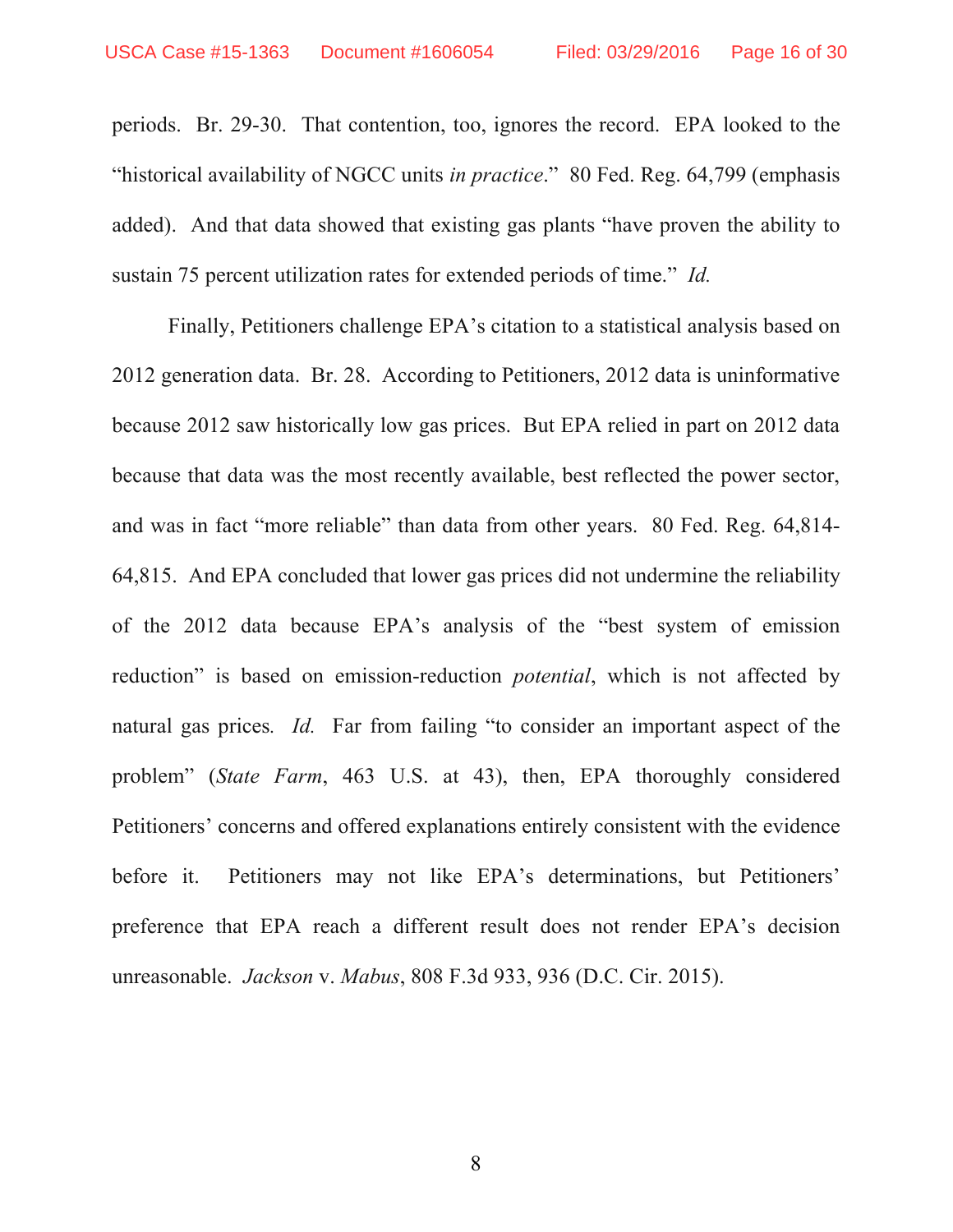### **B. Building Block 3 is Reasonable**

In Building Block 3, EPA determined the potential to increase generation from expanded renewable generating capacity, including solar, wind, geothermal, and hydroelectric. Based on an extensive analysis and review of comments, EPA determined the amount of increased renewable generation that was achievable, cost-effective, and adequately demonstrated. See 80 Fed. Reg. 64,803-64,811; Greenhouse Gas (GHG) Mitigation Measures TSD, 4-20-4-23, JA  $-$ ;<sup>3</sup> Response to Comments, §3.3, EPA-HQ-OAR-2013-0602-36876, JA\_\_.

As part of that process, EPA determined the annual renewable energy growth for 2010-2014, using a capacity factor unique to each renewable technology. 80 Fed. Reg. 64,807-64,808. Next, the agency used the Integrated Planning Model (IPM) to project the amount of renewable generation expected to be in place by 2021 absent the Rule, and added to that amount the achievable growth based on installations from 2010-2014. *Id.* The agency then used the IPM to confirm the feasibility and cost-effectiveness of achieving the projected market penetration of renewable generation. *Id.* 64,808. In determining renewable generating capacity, the agency looked to renewable energy growth data and projections from numerous sources, including the Department of Energy, National

 <sup>3</sup> *Available at* https://www.epa.gov/sites/production/files/2015-11/documents/tsdcpp-ghg-mitigation-measures.pdf.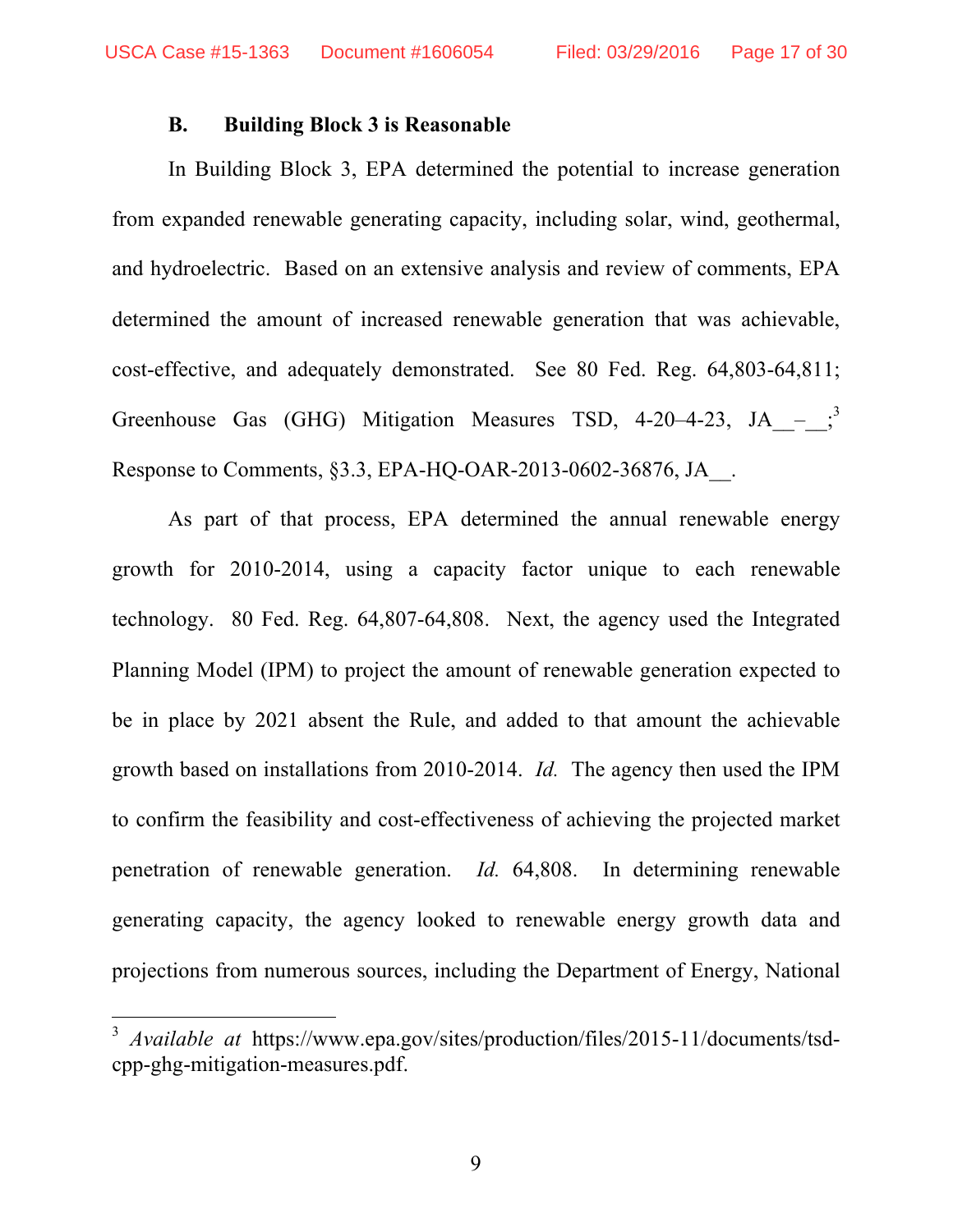Renewable Energy Laboratory (NREL), Lawrence Berkeley National Laboratory, Lazard, and the U.S. Energy Information Administration (EIA). *Id.* 64,807. That thorough process belies Petitioners' protests that the agency's determinations regarding renewable generating capacity are based on "unsupported, unrealistic assumptions about future growth." Br. 33. In fact, EPA's projections of renewable generating capacity growth are *conservative* and firmly supported by the record.<sup>4</sup>

Petitioners contend that EPA's projections are nevertheless flawed because they are higher than "those projected by the [EIA]." Br. 33-34. But EPA *did* consider EIA's projections—along with data from numerous other government and private sources. The agency merely concluded that EIA's data provided an unrealistically low prediction of renewable energy generation growth. 80 Fed. Reg. 64,807; GHG Mitigation Measures TSD 4-20, JA\_\_. Thus, in formulating Building Block 3 projections in the final Rule, the agency placed increased reliance on NREL data because of its quality and consistency with other sources—and NREL's demonstrated success in anticipating renewable energy cost and performance trends. 80 Fed. Reg. 64,807; GHG Mitigation Measures TSD 4-13, JA . Petitioners have not even attempted to show that the EPA's rigorous

<sup>&</sup>lt;sup>4</sup> See, *e.g.*, SEIA Comments at 58-73, EPA-HQ-OAR-2013-0602-23091, JA  $-$ ; AWEA Comments at 21-30, EPA-HO-OAR-2013-0602-23566, JA  $-$ ; Natural Resources Defense Council Comments at 6-2–6-23, EPA-HQ-OAR-2013-0602- 23580, JA\_\_–\_\_.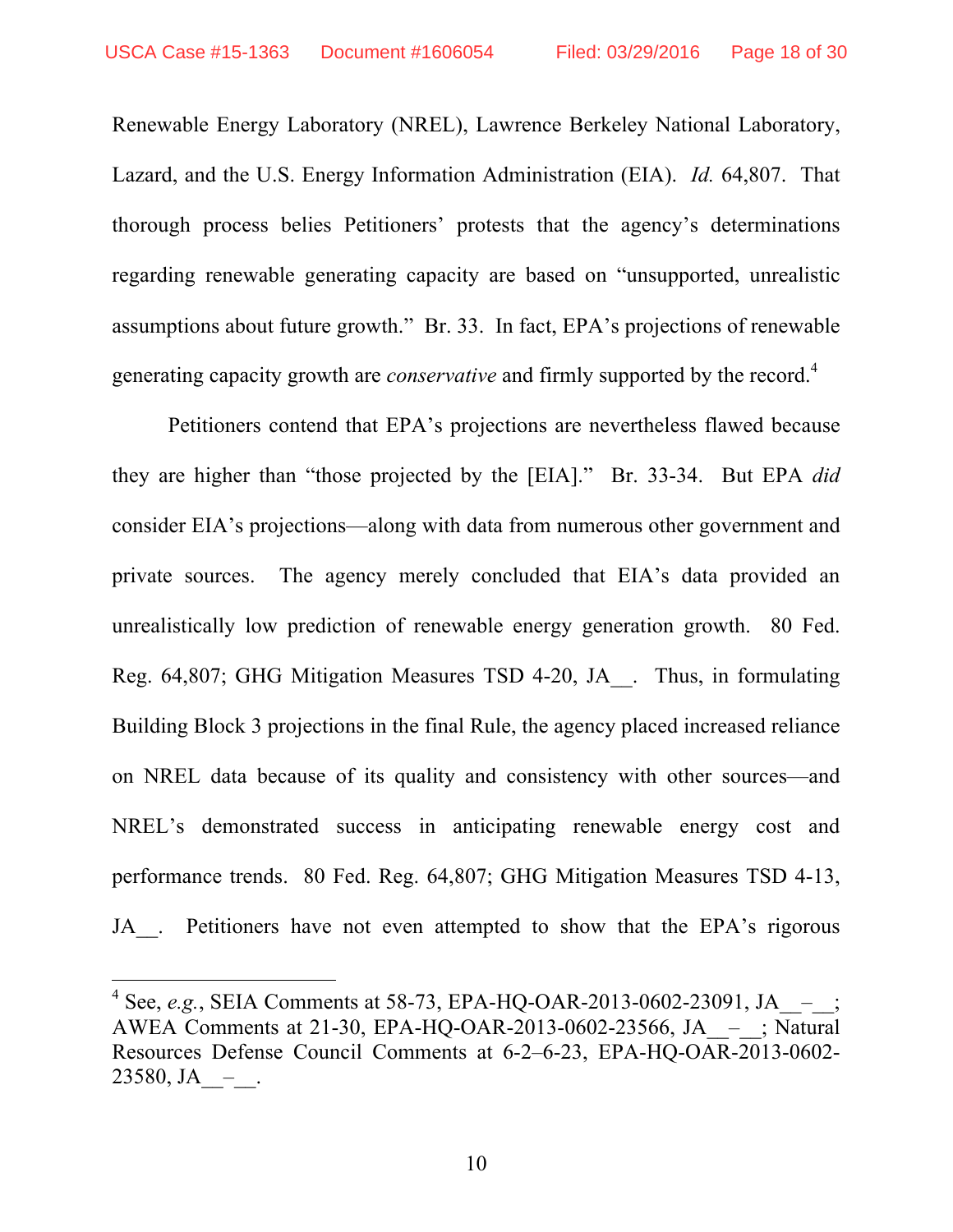approach was unreasonable—much less provide any reason why this Court should determine in the first instance *which* data set is the best predictor of renewable energy growth. See *EarthLink* v. *FCC*, 462 F.3d 1, 12 (D.C. Cir. 2006).

EPA's analysis, moreover, identified amounts of incremental renewable generating capacity "that are reasonable, rather than the maximum amounts that could be achieved while preserving the cost-effectiveness of the building block." 80 Fed. Reg. 64,809. As EPA recognized, the record would support projected renewable energy deployment "well in excess" of the levels established in Building Block 3. *Id.*; see GHG Mitigation Measures TSD 4-20, JA . And compliance under the Rule may be achieved with far lower overall levels of renewable generation than EPA's projected deployment. GHG Mitigation Measures TSD 4-23, JA (compliance in a rate-based state program can be achieved with total renewable capacity additions of about 95 GW in 2030, far less than the 233 GW projected as possible under Building Block 3).<sup>5</sup>

Petitioners also argue that EPA improperly used 2012 renewable energy growth data as the "base growth level" for its projections. Br. 34. But EPA quantified both historical average capacity change and maximum capacity change annually for 2010 through 2014, for each renewable energy technology. The

<sup>&</sup>lt;sup>5</sup> Sources can also comply through demand-side energy efficiency measures, carbon capture, and other measures that do not require additional renewable deployment. 80 Fed. Reg. 64,755-64,758.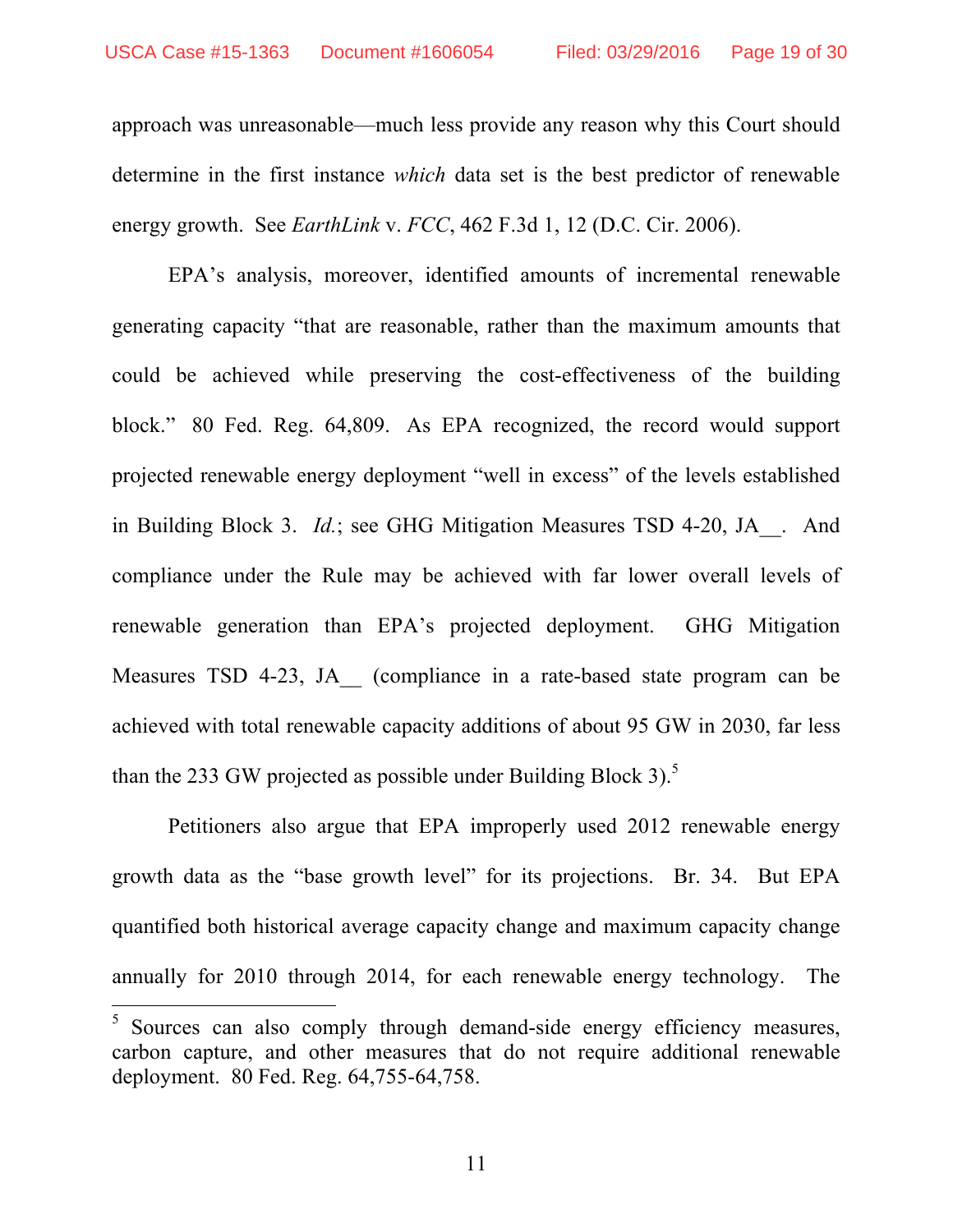agency then used the resulting five-year *average* annual change to project levels of renewable generation achievable in 2022-2023. GHG Mitigation Measures TSD 4- 4–4-5, JA – . EPA's projection therefore reasonably accounted for the growth variations among renewable sources, as well as variations in demand for new construction over a five-year period.

Petitioners' contention that 2012 should have been excluded from growth projections altogether because of the 2012 expiration of a wind energy tax credit (Br. 34) misapprehends EPA's method. By averaging five years of data, EPA smoothed out any "bulge" for 2012 (and the resulting dip in 2013-2014 orders). And, again, EPA averaged five different renewable energy technologies, not just wind. Petitioners' only response is to cite a contrary analysis prepared by one of the Petitioners *after* publication of the final Rule. Br. 34 (citing U.S. Chamber of Commerce analysis). Such self-interested second-guessing of EPA's judgments does not provide a basis for invalidating the Rule.<sup>6</sup>

 <sup>6</sup> EPA's targets are well in line with current industry trends. From 2009 through 2014, the cost of utility-scale wind and solar power declined by 58% and 78%, respectively. 80 Fed. Reg. 64,804. And renewable energy made up 62% of all capacity added to the grid during the first half of 2015. FERC, Office of Energy Projects, Energy Infrastructure Update (Sept. 2015), http://www.ferc.gov/legal/staff-reports/2015/sep-infrastructure.pdf.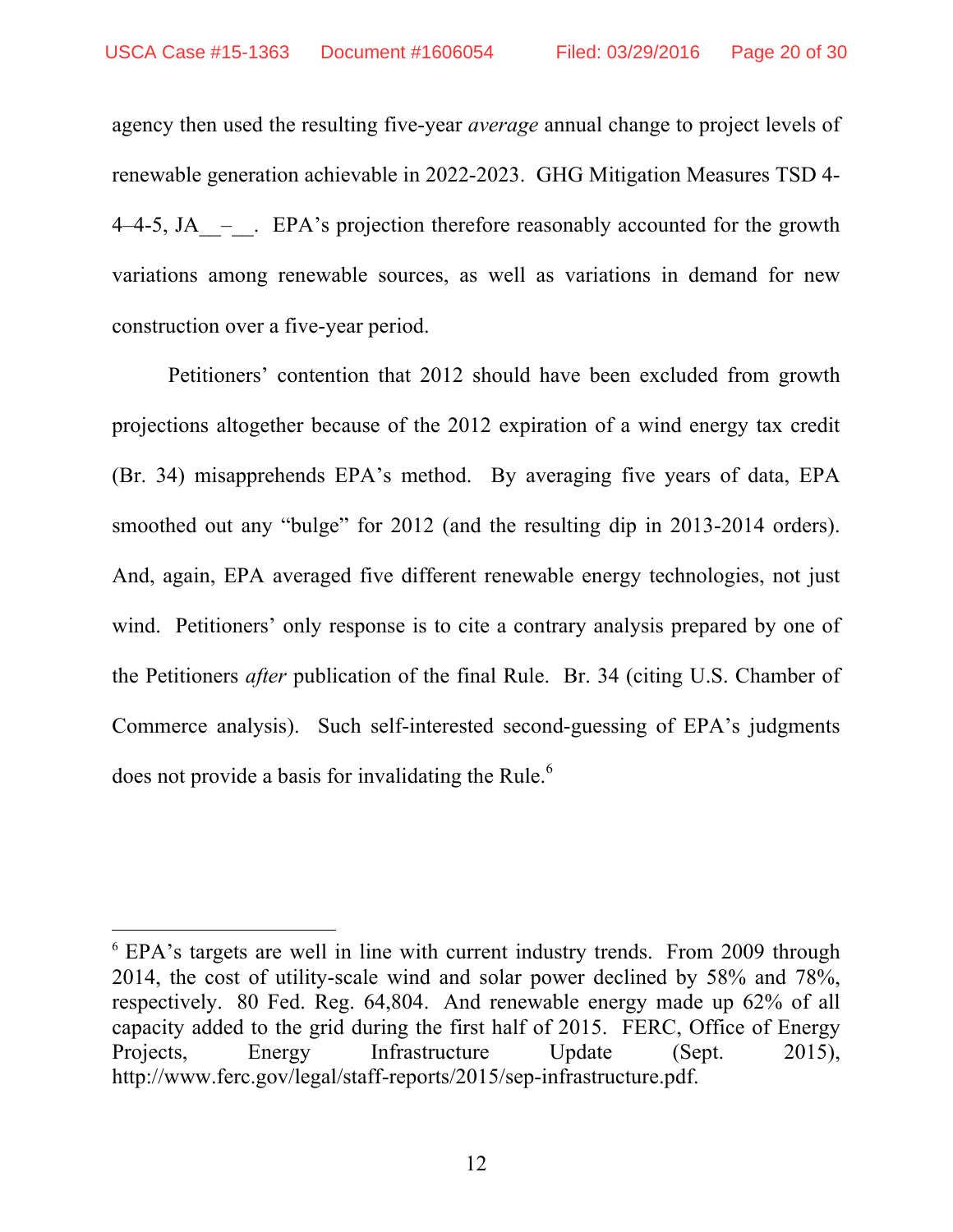### **C. EPA Considered Reliability and Infrastructure Requirements**

EPA, in consultation with the Department of Energy and Federal Energy Regulatory Commission, considered reliability and infrastructure concerns at every turn—and reasonably concluded that the Rule will "not interfere with the industry's ability to maintain the reliability of the nation's electricity supply." 80 Fed. Reg. 64,874.

For Building Block 2, EPA examined the technical capacity of the natural gas supply and delivery system to provide increased quantities of natural gas, and concluded that the "natural gas pipeline system can reliably deliver sufficient natural gas supplies" to accommodate a 75% capacity factor. *Id.* 64,800. Petitioners dismiss that conclusion on the ground that it assumes that "little additional [gas] infrastructure will be needed." Br. 38. But EPA expressly determined that "substantial additional pipeline expansions are currently under construction." 80 Fed. Reg. 64,800.

In any event, EPA also extensively documented *why* it concluded that existing gas infrastructure would be capable of supporting the increased utilization potential in Building Block 2. Specifically, the agency observed that the existing pipeline system is already reliably supporting utilization rates of 60-65% for extended periods, and that planners have repeatedly demonstrated an ability to expand capacity in response to increased demand. *Id.* And EPA's Integrated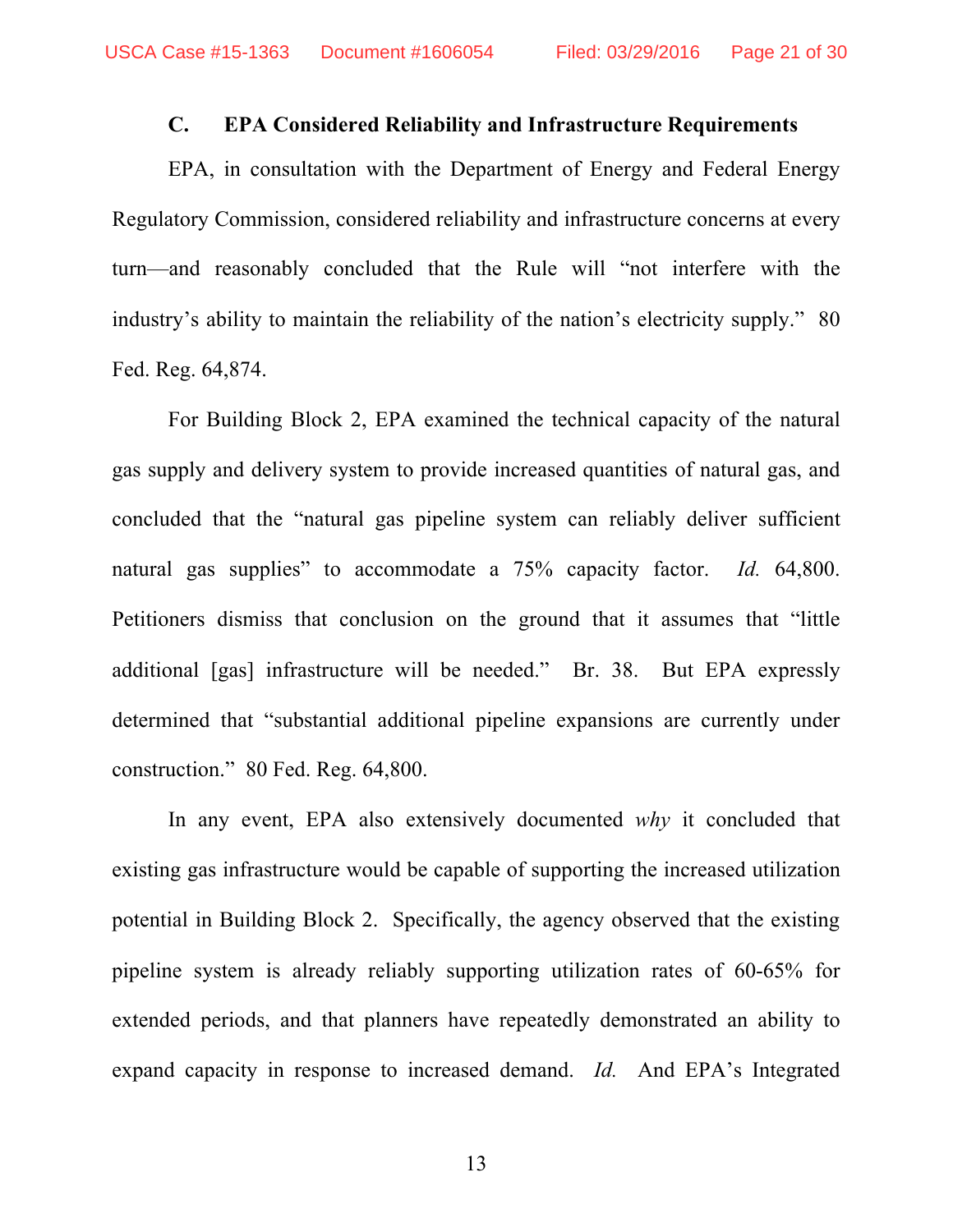Planning Model—which the agency has successfully used for more than two decades—showed that the gas pipeline system can reliably deliver sufficient natural gas to allow utilization to increase up to an average annual capacity factor of 75 percent. *Id.* 64,800-64,801.

Petitioners do not attempt to show how the IPM analysis was unreasonable. Instead, they cite a North American Electric Reliability Corporation (NERC) report, which states that the Rule will require electric and gas infrastructure "reinforcements." Br. 39. But EPA did not *ignore* that report; to the contrary, it explained that NERC's analysis assumed less flexibility than allowed by the Rule; that the report did not fully reflect the current electricity grid; and that other analyses determined that there were ready solutions to the issues raised by NERC. 80 Fed. Reg. 64,800-64,801. Once again, Petitioners at most suggest a "difference in view," *State Farm,* 463 U.S. at 43, but they do not show that the agency failed to consider an important aspect of the problem—or that the agency's thorough reliability analysis was otherwise unreasonable.

Nor did EPA ignore warnings from a "chorus" of others. Br. 39. To the contrary, the agency relied on numerous reports from regional transmission organizations, electricity reliability organizations, and other outside experts that concluded that the Rule "provides states and affected EGUs with a wide range of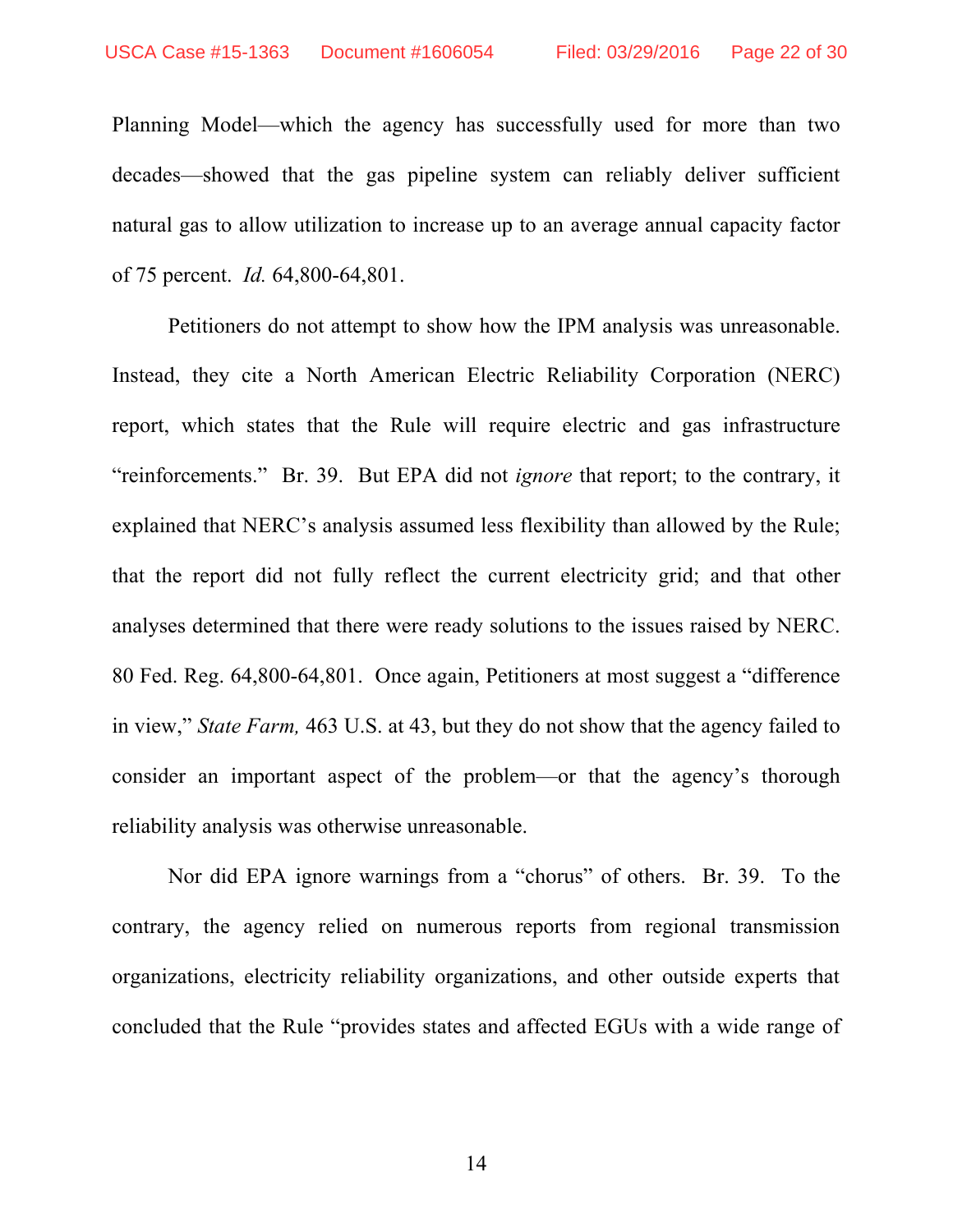options and operational discretion that can prevent reliability issues." 80 Fed. Reg. 64,881.

EPA also addressed the reliability and infrastructure needs potentially implied by Building Block 3, and again concluded—after extensive analysis—that increased renewable energy deployment would *not* negatively affect reliability. Specifically, the agency found that state and regional grid operators are *already* reliably integrating large amounts of renewable energy; that the potential range of new transmission infrastructure is well within historical patterns; that existing infrastructure can be repurposed to accommodate incremental infrastructure needs; that various technical improvements can further minimize reliability concerns; and that renewables can themselves *improve* grid reliability. *Id*. 64,809-64,810. In other words, the record amply supports EPA's determination that increased deployment of renewables is perfectly compatible with a reliable electricity system.

Most fundamentally, Petitioners ignore the fact that states (and plants) are allowed to choose different ways of complying with the Rule and may use that flexibility to enhance reliability. For example, states can utilize energy efficiency and other measures that have been shown to enhance reliability, and the Rule's long compliance period affords states the ability to determine the timing and sequence of actions necessary for compliance while ensuring reliability. *Id.*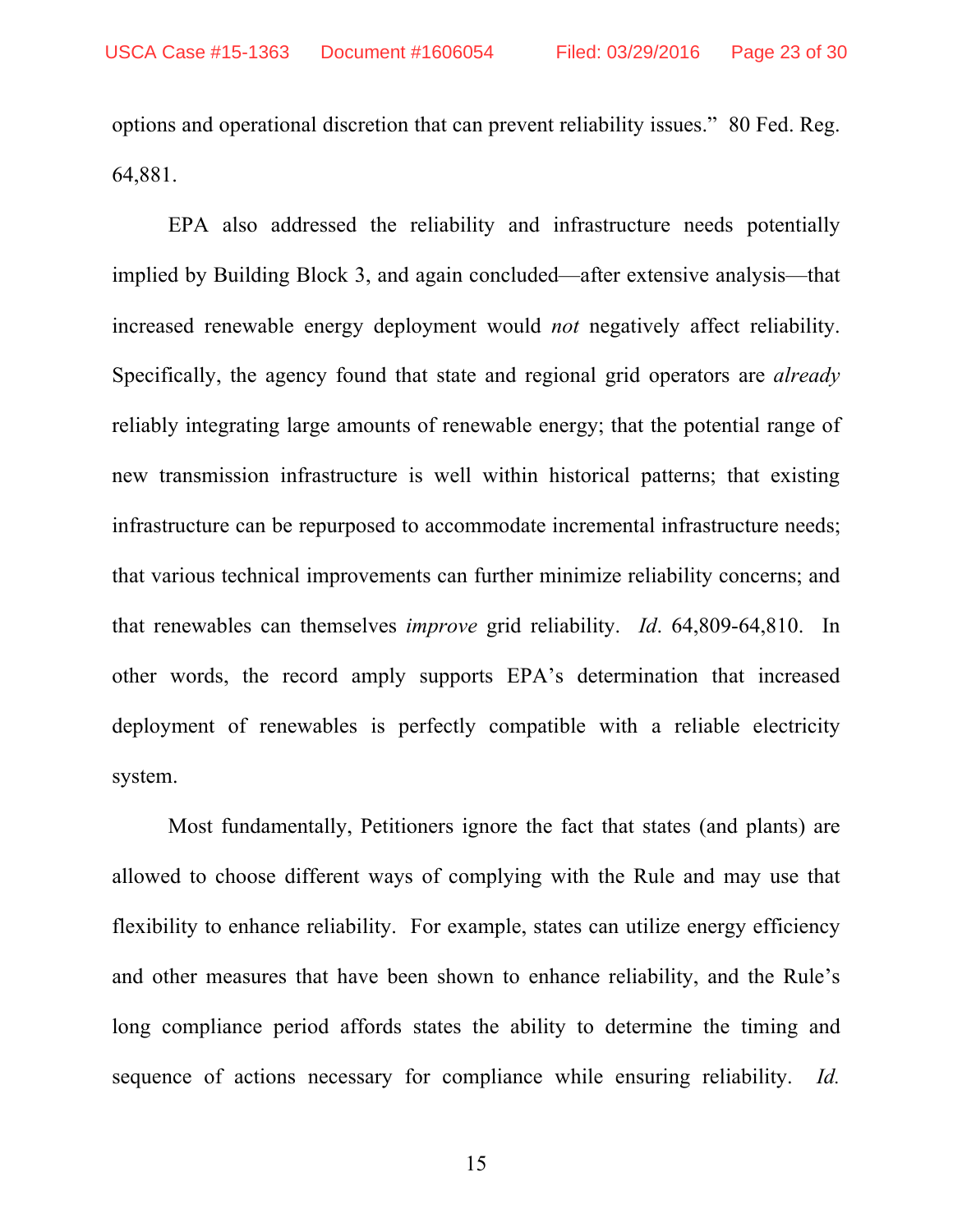$64,875$ .<sup>7</sup> EPA's conclusion that integration of renewable energy will not affect reliability is amply supported in the record, and Petitioners do not show otherwise.

# **D. EPA Reasonably Concluded that Emissions Trading Would Ease the Cost of Compliance**

In assessing the achievability of the Building Blocks, EPA concluded that states could—and likely would—incorporate emissions-trading programs, along with a wide range of other measures, to meet performance target rates. Petitioners contend that EPA did not merely consider emission-trading programs in analyzing the feasibility of achieving emission limits, but instead "concede[d]" that "sources need to engage in trading to satisfy the emission guidelines." Br. 49, 50. But EPA conceded no such thing and, in fact, expressly stated that its consideration of emissions trading in its analysis of the achievability of the Building Blocks "does not mean ... that states are *required* to establish trading programs." 80 Fed. Reg. 64,734 (emphasis added).

For states that do not want to engage in or run trading programs, the Rule provides that "all owners of affected EGUs have a direct path for replacing higheremitting generation with [renewable energy] regardless of their organizational

 $<sup>7</sup>$  The Rule also builds in a "reliability safety valve" that permits states to modify</sup> their plans if reliability issues arise, thus ensuring that states can adequately manage significant, unforeseen reliability challenges. 80 Fed. Reg. 64,877.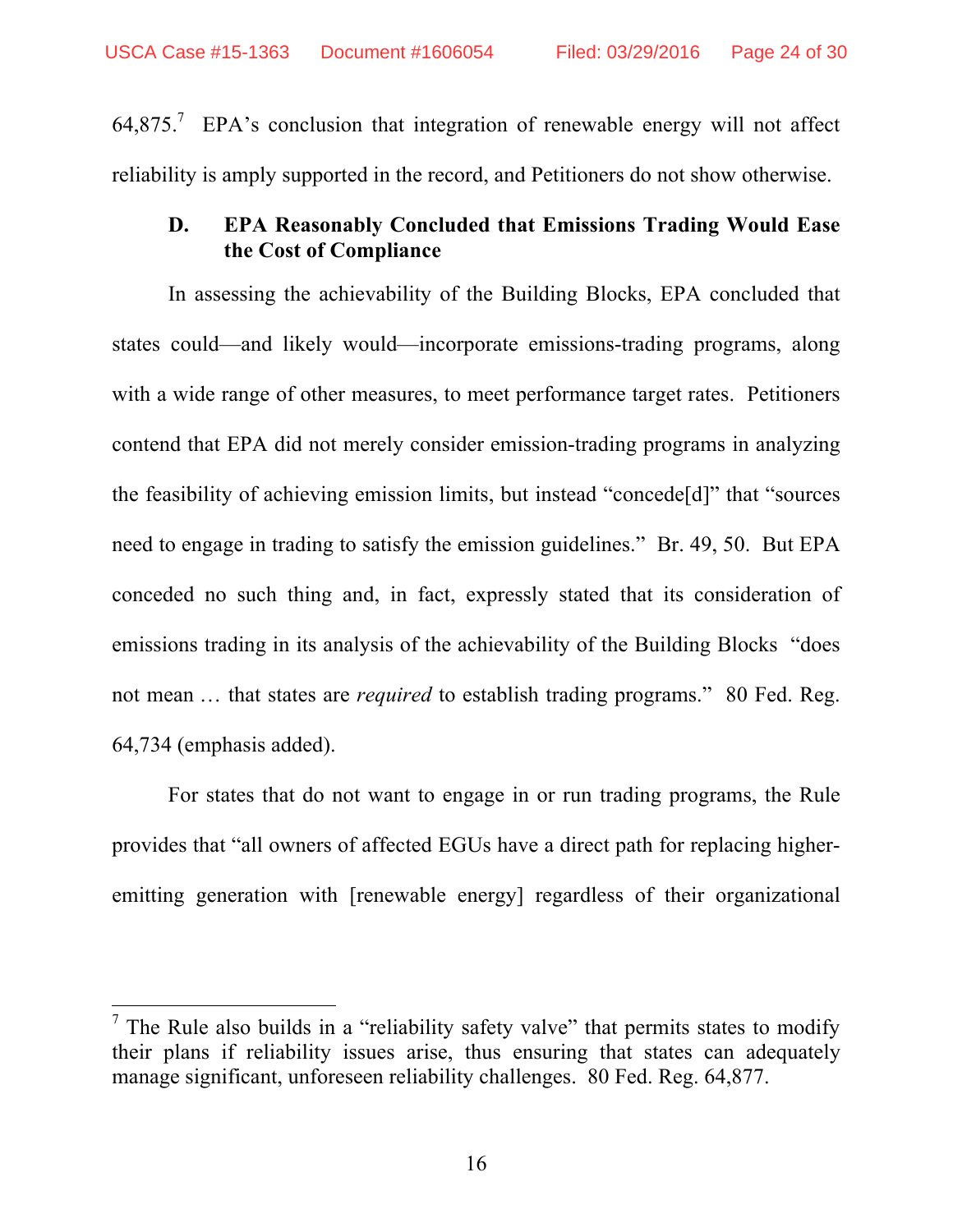type."<sup>8</sup> *Id.* 64,805. Thus, plants can comply with the Rule by directly investing in renewable generation or entering into bilateral contracts to procure such generation. *Id.* 64,804-64,805. Such options do not require emissions trading, and the record shows that many affected plants are already engaging in such practices. *Id.*

Petitioners also erroneously claim that EPA did not "conduct any meaningful analysis to determine whether … sufficiently robust trading systems will arise" in the first place. Br. 50. In fact, EPA conducted an extensive analysis of the availability of trading mechanisms in other contexts, and determined, based on that history and a number of other factors, that many states could—and are expected to—incorporate some form of emissions-trading program to lower overall compliance costs and add flexibility. 80 Fed. Reg. 64,726, 64,735, 64,733; see *id.* 64,732 n.376 (citing study by the Advanced Energy Economy Institute); *id.* 64,733 n.380 (discussing industry and state comments). Petitioners have made no showing that EPA's analysis was unreasonable.

In states that establish a rate-based performance standard, the state plan must provide for the issuance of "emission rate credits" to verify and account for the emission reductions resulting from investment in lower-emitting generation. 80 Fed. Reg. 64,731.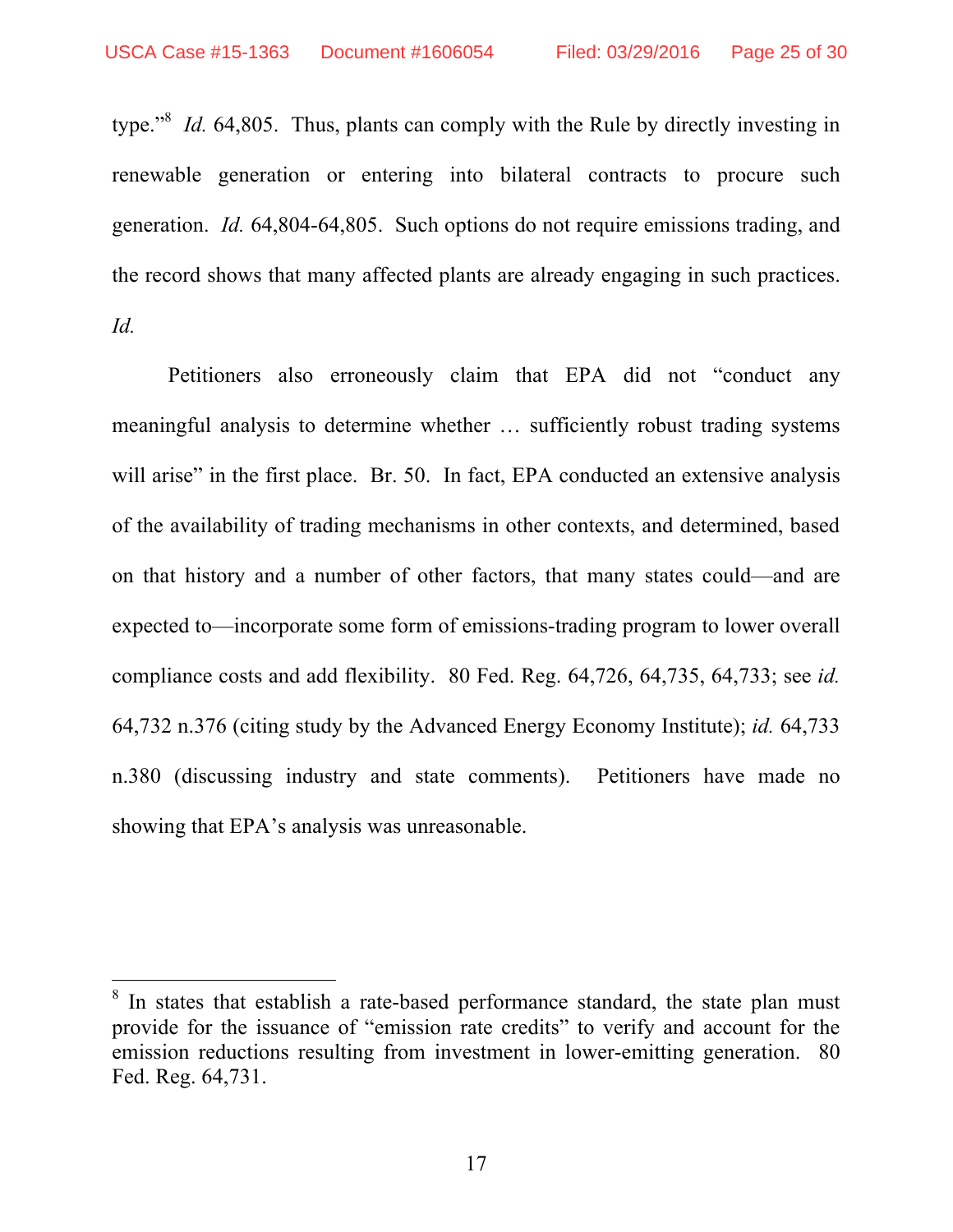# **CONCLUSION**

The petitions should be denied.

Respectfully submitted,

/s/ Lawrence S. Robbins Lawrence S. Robbins Jennifer S. Windom Daniel N. Lerman ROBBINS, RUSSELL, ENGLERT, ORSECK, UNTEREINER & SAUBER LLP 1801 K Street, N.W., Suite 41 Washington, D.C. 20006 Telephone: (202) 775-4500 Facsimile: (202) 775-4510 lrobbins@robbinsrussell.com *Counsel for Advanced Energy Economy*

Dated: March 29, 2016

/s/ Richard Ayres Richard Ayres Jessica Olson John Bernetich AYRES LAW GROUP LLP 1707 L Street, N.W., Suite 850 Washington, D.C. 20036 Telephone: (202) 452-9200 ayresr@ayreslawgroup.com *Counsel for Solar Energy Industries Association* 

/s/ Gene Grace Gene Grace AMERICAN WIND ENERGY **ASSOCIATION** 1501 M St., N.W., Ste. 1000 Washington, D.C. 20005 Telephone: (202) 383-2500 Facsimile: (202) 290-9404 ggrace@awea.org *Counsel for American Wind Energy Association*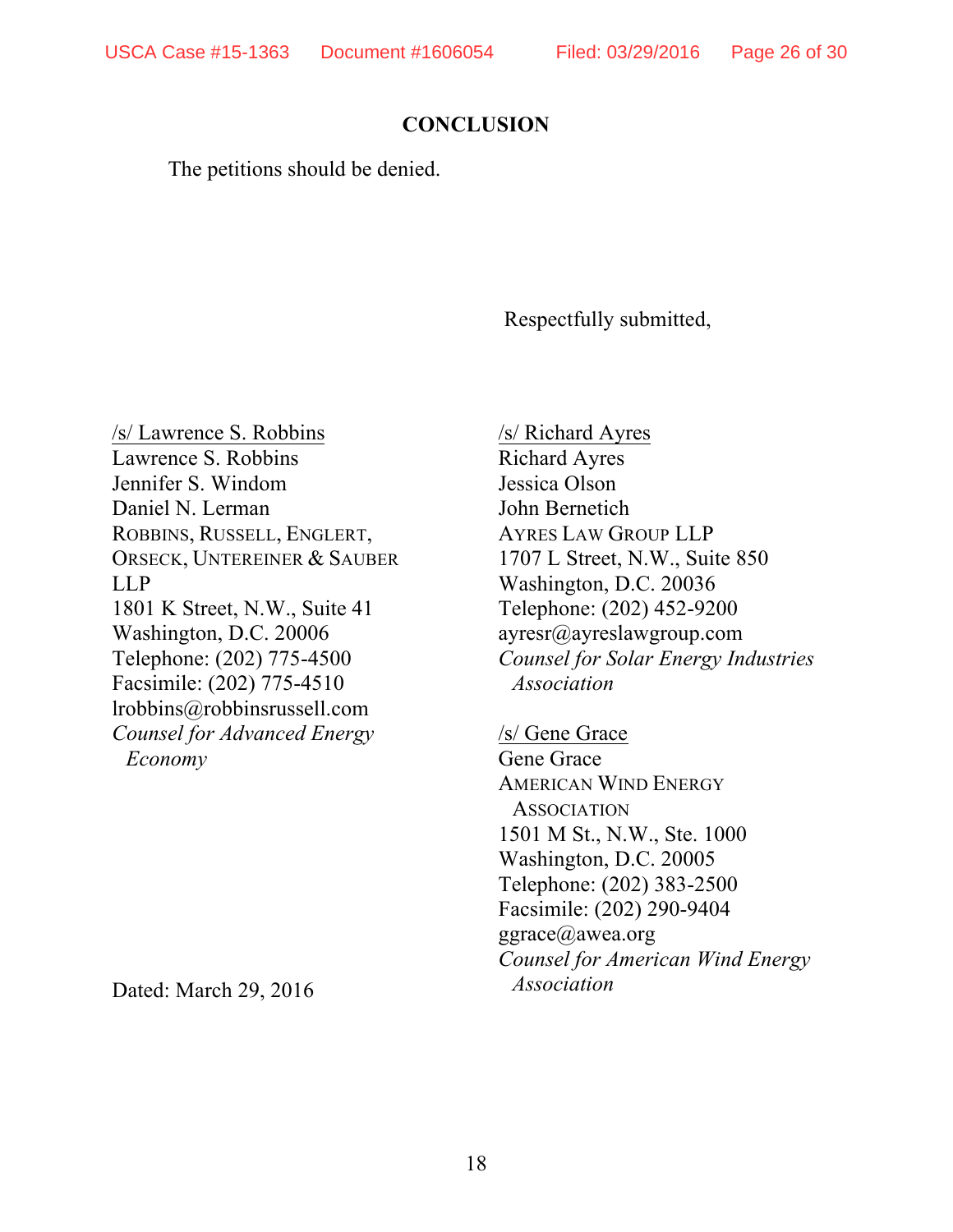# **CERTIFICATE OF COMPLIANCE**

Pursuant to Rule 32 of the Federal Rules of Appellate Procedure and the Circuit Rules of this Court, I hereby certify that the foregoing Brief of Intervenors Advanced Energy Economy, American Wind Energy Association, and Solar Energy Industries Association in Support of Respondents contains 3,692 words as counted by the word-processing system used to prepare this brief. I further certify that the combined words of this brief and those filed by State Intervenors, NGO Intervenors, and Power Company Intervenors do not exceed the 20,000 word limit set by the Court in its January 28, 2016 Order (Document #1595922).

> /s/ John Bernetich John Bernetich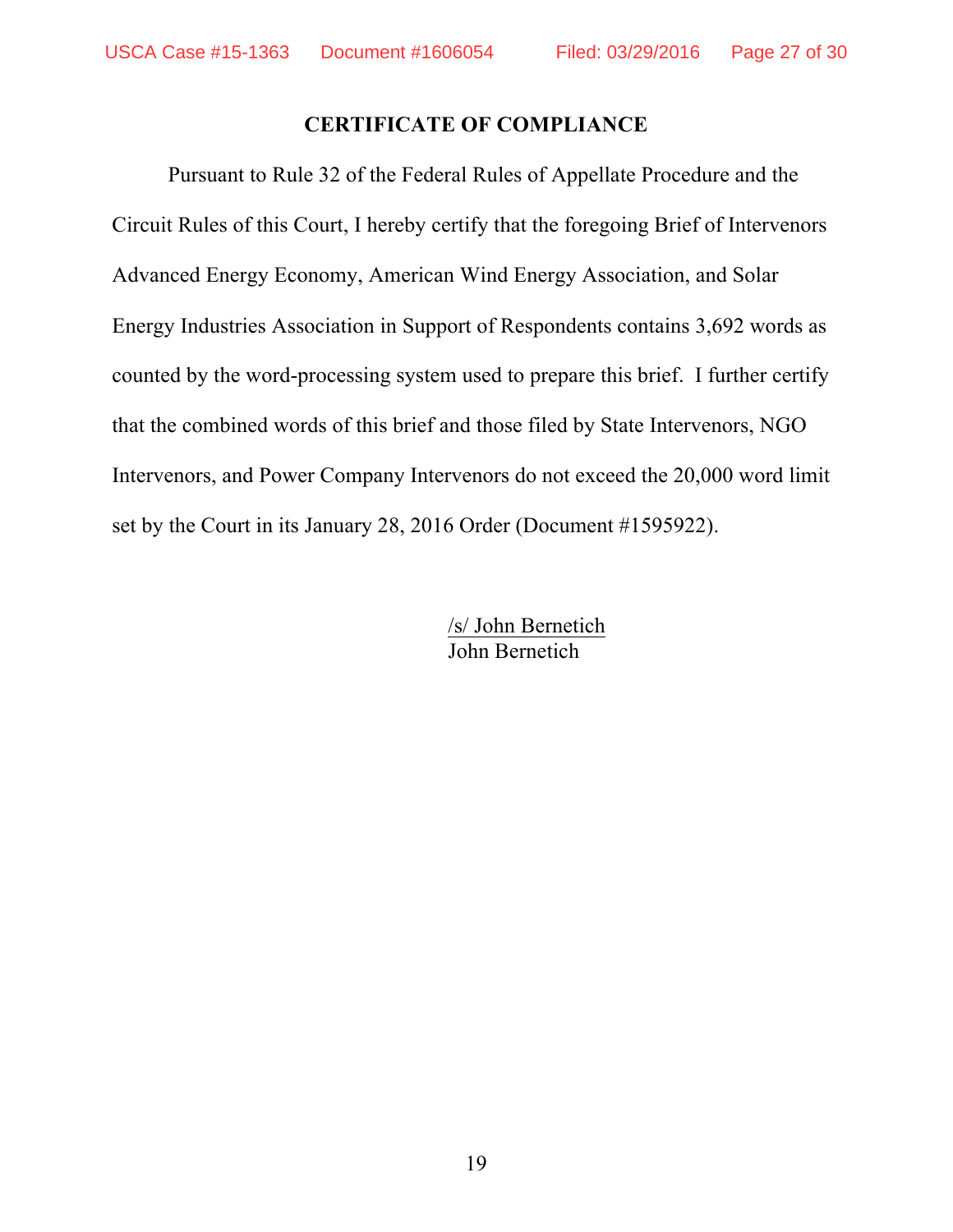# **CERTIFICATE OF SERVICE**

I hereby certify that on this 29th day of March, 2016, I electronically filed

the foregoing with the Clerk of the Court using the CM/ECF System, which will

send notice of such filing to all registered CM/ECF users. I also caused the

foregoing to be served via U.S. mail on counsel for the following parties at the

following addresses:

Janice M. Alward Arizona Corporation Commission 1200 West Washington Phoenix, AZ 85007-2927 *Counsel for Petitioner Arizona Corporation Commission*

Kelvin Allen Brooks Office of the Attorney General, State of New Hampshire 33 Capitol Street Concord, NH 03301-6397 *Counsel for Intervenor State of New Hampshire*

Kimberly Nelson Brown Brown Legal Consulting, LLC 15 E. Irving Street Chevy Chase, Maryland 20815 *Counsel for Movant-Amici Curiae 60Plus Association, Hispanic Leadership Fund, and National Black Chamber of Commerce* 

William F. Cooper State of Hawaii Department of the Attorney General 425 Queen Street Honolulu, HI 96813 *Counsel for Intervenor State of Hawaii*

Tannis Fox Office of the Attorney General 408 Galisteo Street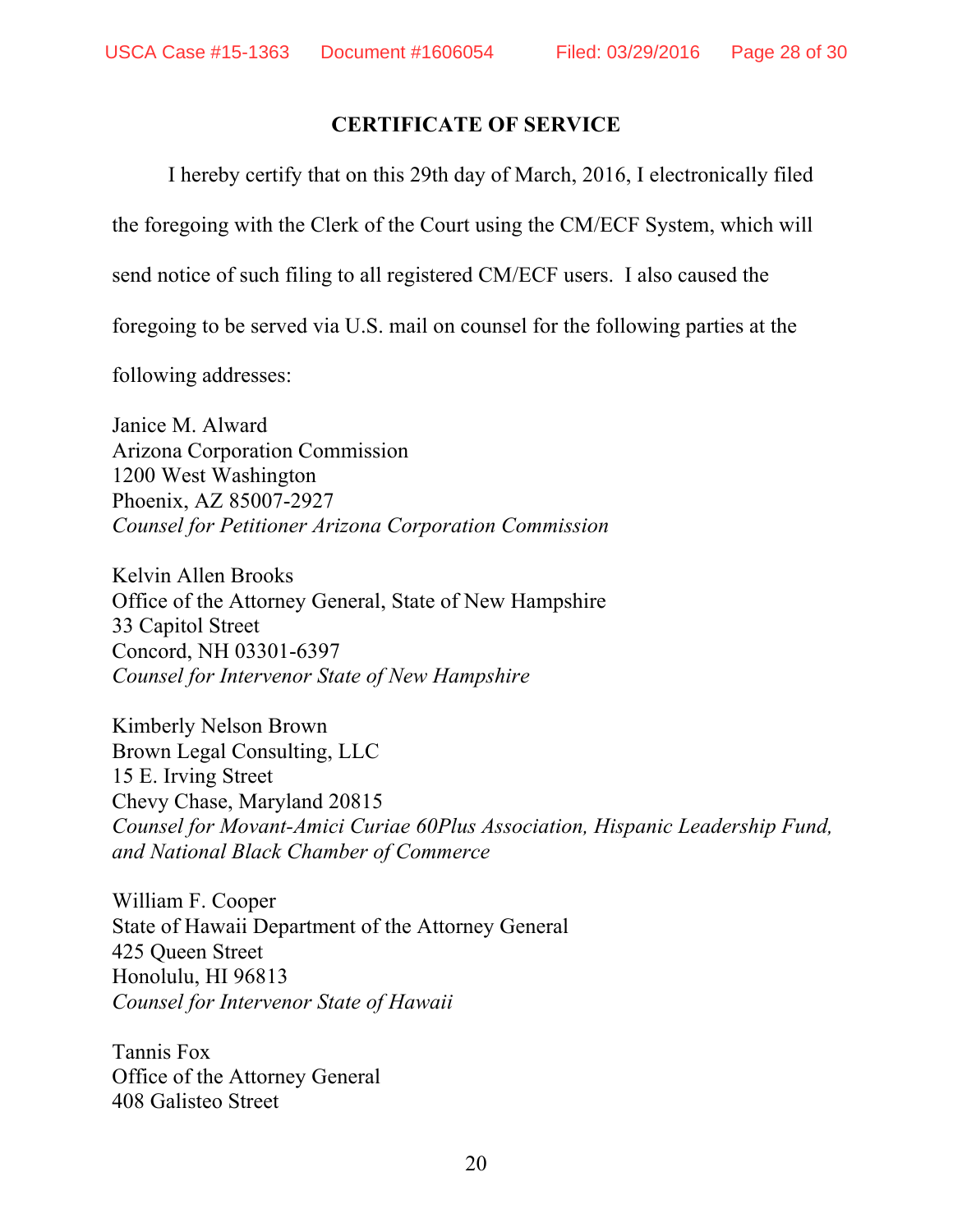Villagra Building Santa Fe, NM 87501 *Counsel for Intervenor State of New Mexico*

Jacob Larson Environmental Law Division 321 E. 13th Street, Room 18 Des Moines, IA 50319 *Counsel for Intervenor State of Iowa*

Mark Reed Levin Landmark Legal Foundation 19415 Deerfield Avenue Suite 312 Leesburg, VA 20176-0000 *Counsel for Amicus Curiae Landmark Legal Foundation*

Carrie Noteboom New York City Law Department 100 Church Street New York, NY 10007 *Counsel for Intervenor City of New York*

Luther J. Strange, III Office of the Attorney General, State of Alabama 501 Washington Avenue Montgomery, AL 36130 *Counsel for Petitioner State of Alabama*

Laurence H. Tribe Harvard Law School Griswold 307 1563 Massachusetts Avenue Cambridge, MA 02138 *Counsel for Intervenors Peabody Energy Corporation, Dixon Bros., Inc., Nelson Brothers, Inc., Western Explosive Systems Company, Norfolk Southern Corporation, Joy Global Inc., and Gulf Coast Lignite Coalition*

Thiruvendran Vignarajah Office of the Attorney General, State of Maryland